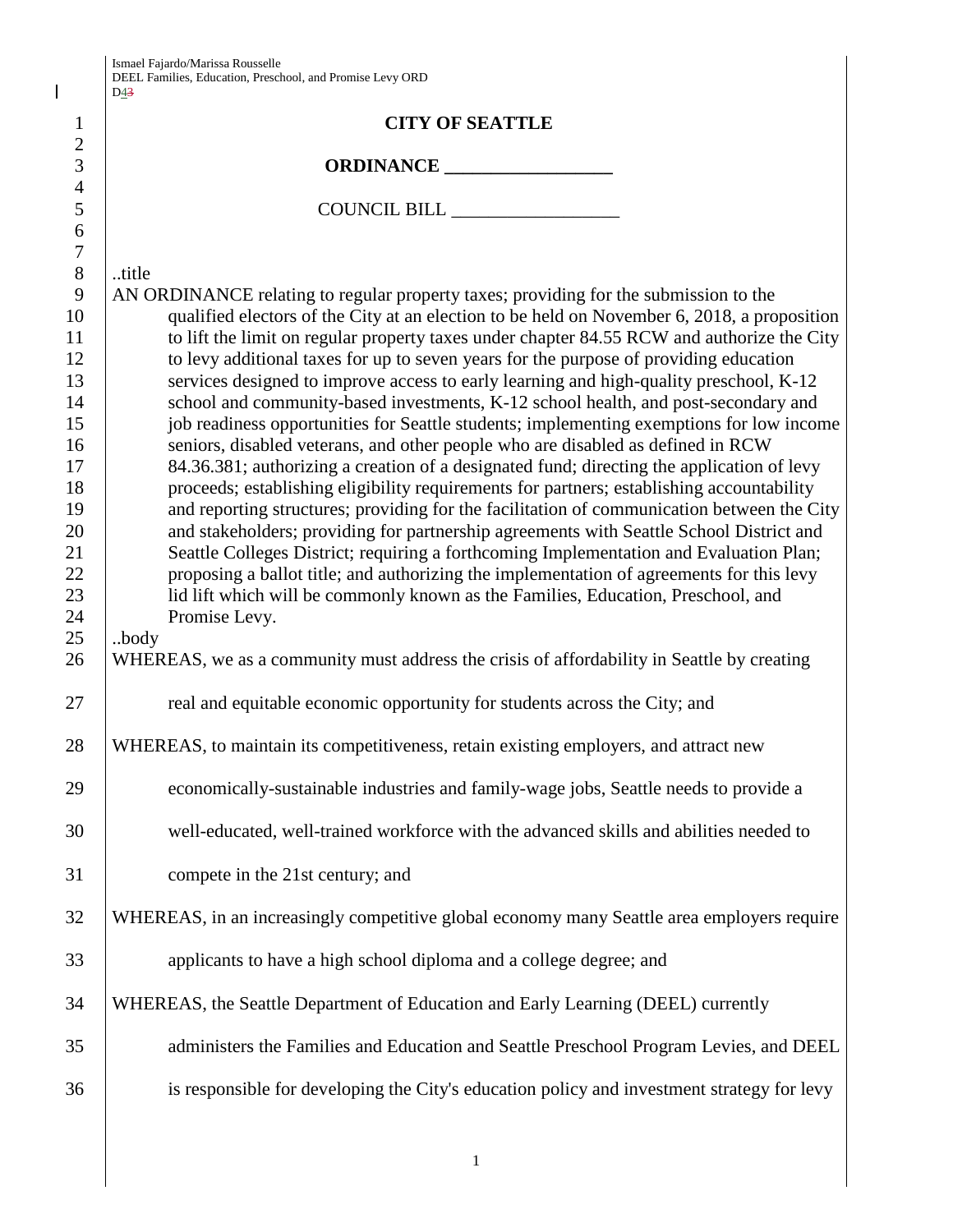$\mathbf I$ 

|                | D43                                                                                           |
|----------------|-----------------------------------------------------------------------------------------------|
| $\mathbf{1}$   | funds to help children succeed in school through increased access to high-quality             |
| $\overline{2}$ | programs supporting academic achievement; and                                                 |
| 3              | WHEREAS, Seattle voters approved a seven-year property tax lid lift known as the Families and |
| $\overline{4}$ | Education Levy (FEL Levy) in 1990, 1997, 2004, and 2011; and                                  |
| 5              | WHEREAS, in 2011, 64 percent of Seattle voters approved a \$232 million, seven-year renewal   |
| 6              | of the FEL Levy to improve academic achievement; and                                          |
| 7              | WHEREAS, in 2014, 69 percent of Seattle voters approved a \$58 million, four-year Seattle     |
| 8              | Preschool Program Levy (SPP Levy) to provide Seattle children with accessible high-           |
| 9              | quality preschool services designed to improve their readiness for school and to support      |
| 10             | their subsequent academic achievement; and                                                    |
| 11             | WHEREAS, in 2016, over 2,000 community members in Seattle participated in conversations       |
| 12             | about how to eliminate the opportunity gap in education, culminating in an Education          |
| 13             | Summit on April 30, 2016; and                                                                 |
| 14             | WHEREAS, in 2016, an Education Advisory Group developed recommendations for the City          |
| 15             | and the Seattle School District to more vigorously address the persistent opportunity gap     |
| 16             | in education; and                                                                             |
| 17             | WHEREAS, the Education Advisory Group established the goal of helping 70 percent of African   |
| 18             | American/Black students and other students of color achieve success in college or a           |
| 19             | credential program and take advantage of the economic opportunities in Seattle; and           |
| 20             | WHEREAS, the goal, implementation guidelines, recommendations, and priorities of the          |
| 21             | Education Advisory Group were incorporated into the Seattle Education Action Plan             |
| 22             | (EAP) and set out a vision for eliminating the opportunity gap in education by focusing       |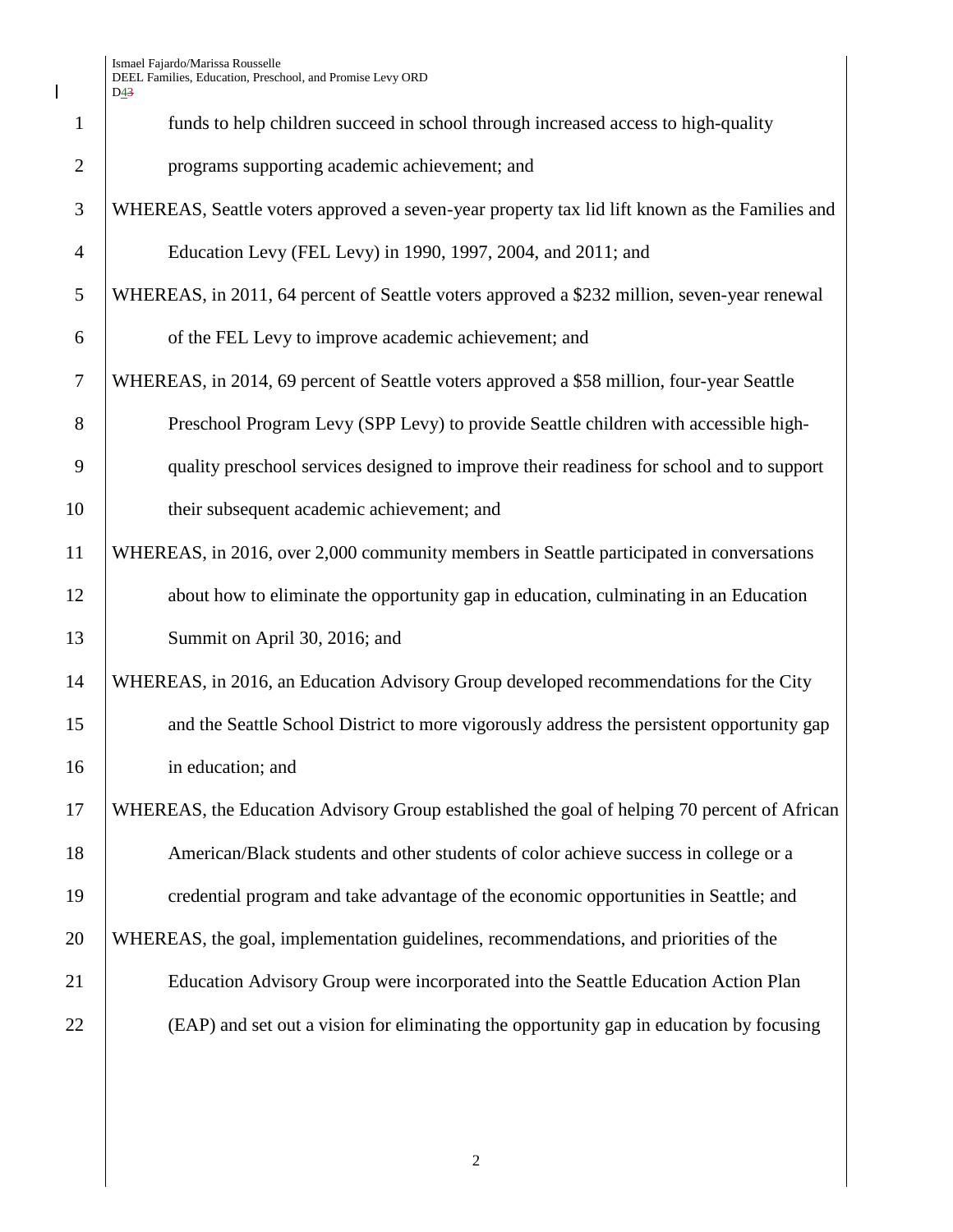$\mathbf I$ 

|                | D <sub>43</sub>                                                                              |
|----------------|----------------------------------------------------------------------------------------------|
| $\mathbf{1}$   | new and existing resources on effective approaches to improving academic results for all     |
| $\overline{2}$ | students; and                                                                                |
| 3              | WHEREAS, the purpose of the EAP is to guide City investments with respect to eliminating the |
| $\overline{4}$ | education opportunity gap in Seattle and making quality education supports available to      |
| 5              | Seattle students; and                                                                        |
| 6              | WHEREAS, on June 26, 2017, the City Council passed Resolution 31748, which adopted the       |
| 7              | EAP and affirmed that the City will continue to work collaboratively with the Seattle        |
| 8              | School District and that the EAP recommendations and strategies will help inform the         |
| 9              | City's development of proposals to renew the FEL and SPP Levies; and                         |
| 10             | WHEREAS, beginning in October 2017, more than 465 community members representing over        |
| 11             | 105 different organizations in Seattle have identified and prioritized funding investments   |
| 12             | to renew the FEL and SPP Levies; and                                                         |
| 13             | WHEREAS, the above meetings included community-based organizations, the Seattle School       |
| 14             | Board, educators, parents, families, and students; and                                       |
| 15             | WHEREAS, during these conversations several community priorities emerged including: access   |
| 16             | to mental health support; social and emotional support; healthcare; before- and after-       |
| 17             | school activities; transportation; the Seattle Preschool Program; and the need for           |
| 18             | continued work to close the opportunity gap in education; and                                |
| 19             | WHEREAS, the Families and Education and Seattle Preschool Program Levy Oversight             |
| 20             | Committee provided feedback and direction to DEEL on the goals, investment areas, and        |
| 21             | implementation principles and priorities to renew the FEL and SPP Levies; and                |
| 22             | WHEREAS, on March 7, 2018, Seattle Colleges, Seattle School District and the City of         |
| 23             | Seattle signed a partnership agreement to develop and implement the Seattle Promise          |
|                |                                                                                              |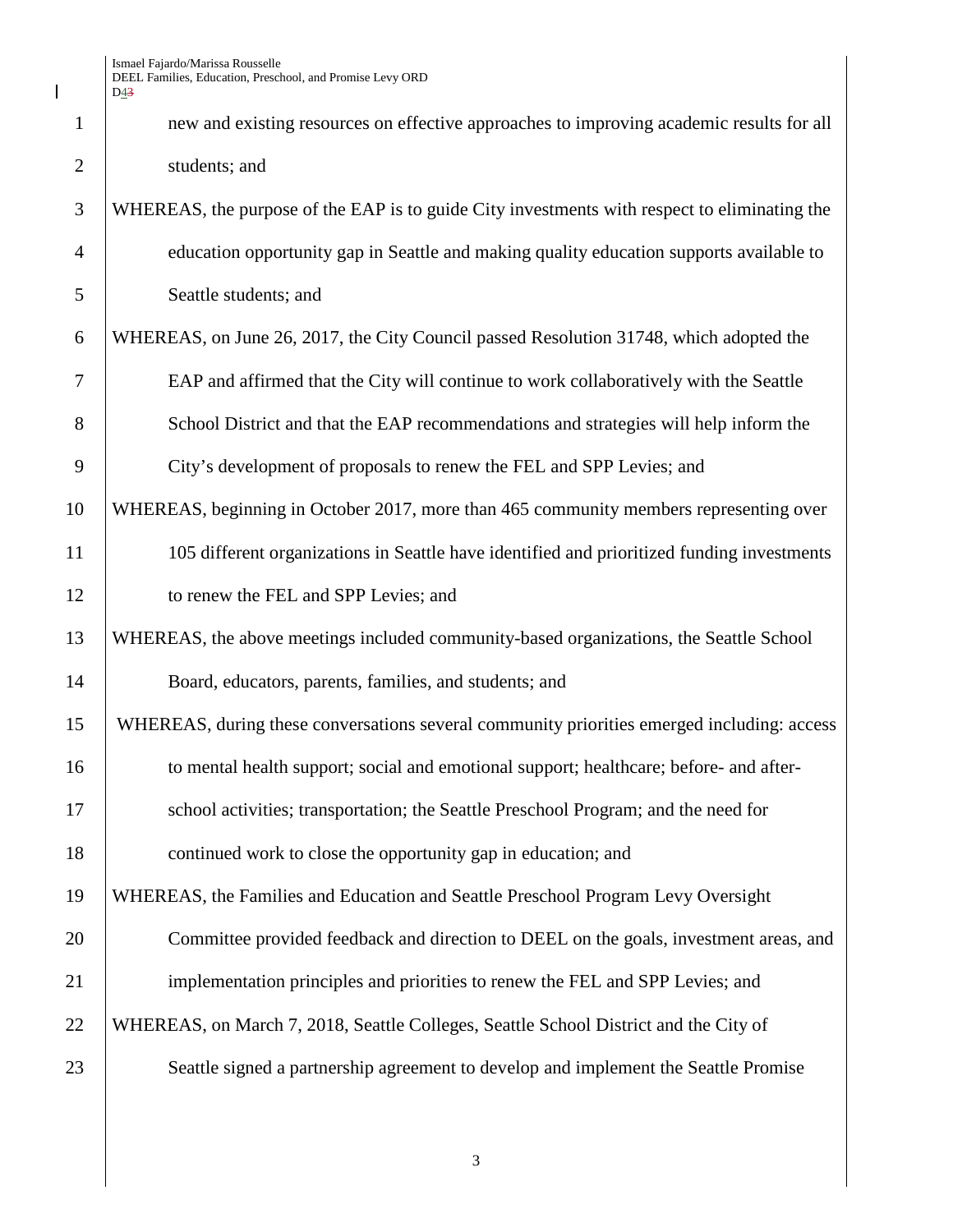$\begin{array}{c} \hline \end{array}$ 

| $\mathbf{1}$   | program with a shared commitment to equity, inclusion, and guaranteed access to a post-      |
|----------------|----------------------------------------------------------------------------------------------|
| $\overline{2}$ | secondary education for all Seattle School District high school graduates; and               |
| 3              | WHEREAS, because the kindergarten-12th grade $(K-12)$ school system alone cannot address all |
| $\overline{4}$ | barriers to preparing students for post-secondary success, and because Seattle residents     |
| 5              | support the city's economic, social, and civic well-being, supplemental funding provided     |
| 6              | through the FEL and SPP Levies serves a legitimate City purpose; and                         |
| $\overline{7}$ | WHEREAS, proceeds from the FEL and SPP Levies are supplemental to the basic education        |
| 8              | financed by the State of Washington and the Seattle School District levies and do not        |
| 9              | displace, nor reduce State or School District funding for the Seattle School District; and   |
| 10             | WHEREAS, in 2004, the City of Seattle launched a Race and Social Justice Initiative (RSJI),  |
| 11             | with the vision of eliminating race-based disparities within Seattle, and the mission of     |
| 12             | eliminating institutional racism and promoting multiculturalism within City government;      |
| 13             | and                                                                                          |
| 14             | WHEREAS, on November 30, 2009, the City Council passed Resolution 31164, which affirmed      |
| 15             | the City's commitment to RSJI work and directed City departments to use available tools,     |
| 16             | including 1) implementation of racial equity toolkits (RETs) in budget, program and          |
| 17             | policy decisions, including review of existing programs, and 2) education, to assist in the  |
| 18             | elimination of racial and social disparities across key indicators of success, and           |
| 19             | WHEREAS, in the 2016 RSJI Community Survey, 92 percent of respondents said government        |
| 20             | should prioritize addressing racial inequities, and 88 percent agreed that to create equity  |
| 21             | and opportunity for all, a greater portion of resources should go to those who are most in   |
| 22             | need; and                                                                                    |
|                |                                                                                              |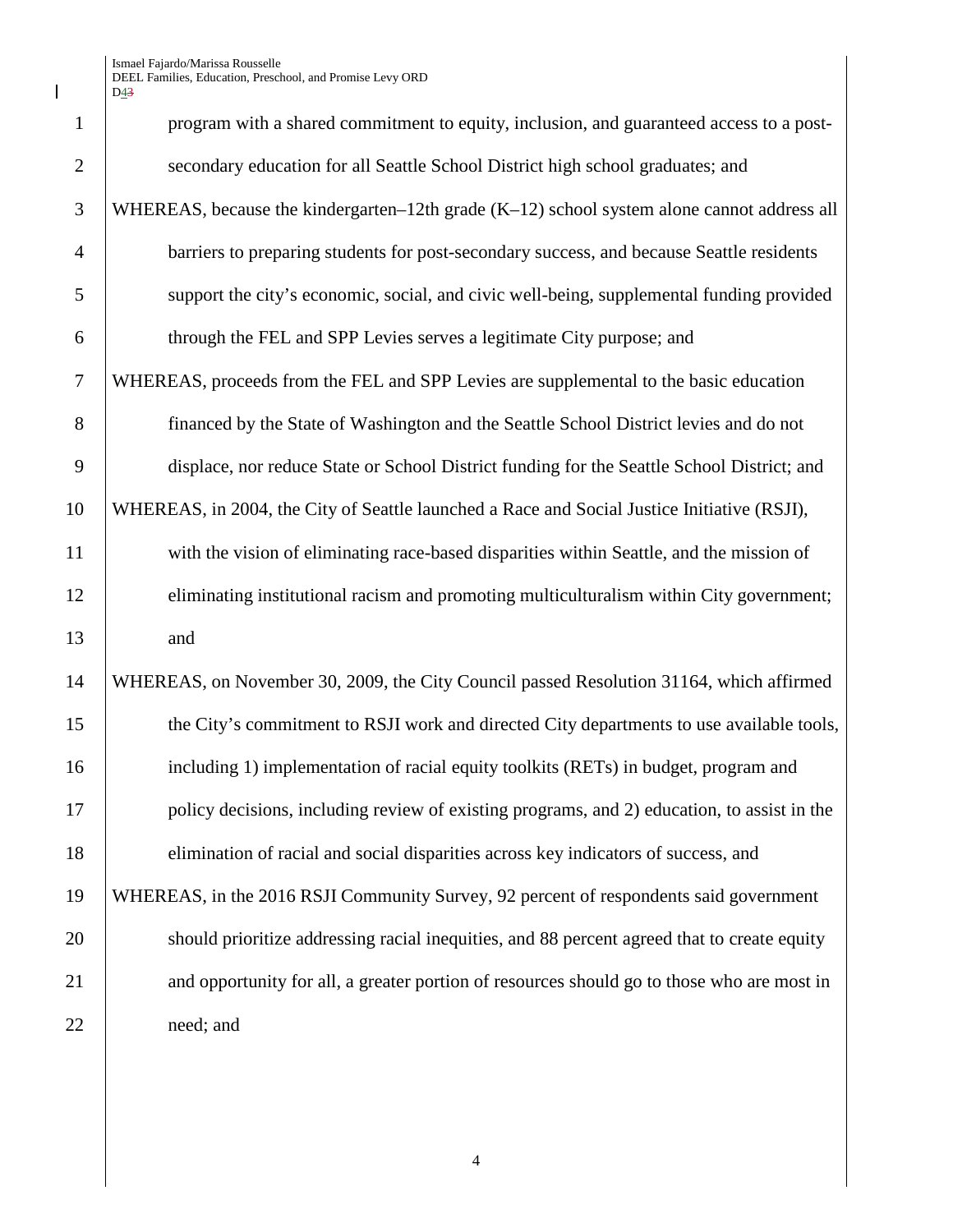$\begin{array}{c} \hline \end{array}$ 

| $\mathbf{1}$   | WHEREAS, in 2017, the City launched Our Best, an initiative to improve life outcomes for        |
|----------------|-------------------------------------------------------------------------------------------------|
| $\overline{2}$ | Black men and boys through systems-level changes, policy development, and                       |
| 3              | programmatic investments in the areas of education, safety, health, economic mobility,          |
| $\overline{4}$ | and positive connections to caring adults; and                                                  |
| 5              | WHEREAS, on November 28, 2017, the Mayor of Seattle, Jenny A. Durkan, signed Executive          |
| 6              | Order 2017-13 affirming the City's commitment to the RSJI and stating that the City             |
| $\tau$         | shall apply a racial equity lens in its work, with a focus in 2018 on actions relating to       |
| 8              | affordability and education; and                                                                |
| 9              | WHEREAS, despite significant efforts to provide equitable opportunities for attaining education |
| 10             | to Seattle students, disparate racially-identifiable outcomes have systemically persisted in    |
| 11             | the Seattle School District; and                                                                |
| 12             | WHEREAS, racial achievement gaps in education are not caused by socioeconomic disparities       |
| 13             | alone, other factors including access to and the quality of early childhood education and       |
| 14             | public schools, patterns of residential and school segregation, and state educational and       |
| 15             | social policies, play important roles in reducing or exacerbating disparities; and              |
| 16             | WHEREAS, in August 2012, the Seattle School District Board of Directors adopted Policy          |
| 17             | Number 0030 ("Ensuring Educational and Racial Equity"), affirming its belief that "the          |
| 18             | concept of education equity goes beyond formal equality—where all students are treated          |
| 19             | the same—to fostering a barrier-free environment where all students, regardless of their        |
| 20             | race, class or other personal characteristics such as creed, color, religion, ancestry,         |
| 21             | national origin, age, economic status, gender, sexual orientation including gender              |
| 22             | expression or identity, pregnancy status, marital status, physical appearance, the presence     |
| 23             | of any sensory, mental or physical disability, or the use of a trained dog guide or service     |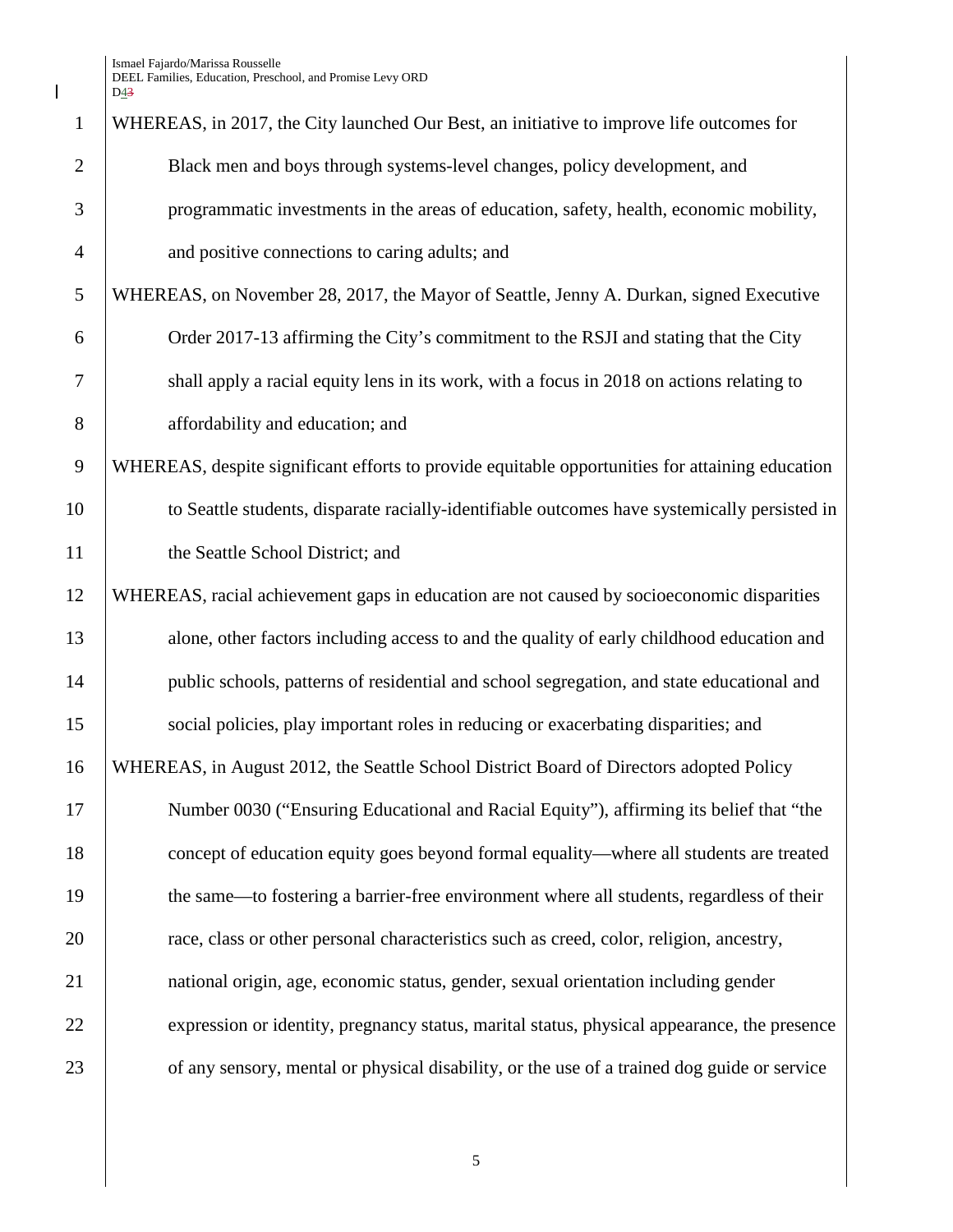$\mathbf I$ 

| $\mathbf{1}$   | animal by a person with a disability, have the opportunity to benefit equally. This means   |
|----------------|---------------------------------------------------------------------------------------------|
| $\overline{2}$ | differentiating resource allocation, within budgetary limitations, to meet the needs of     |
| 3              | students who need more support and opportunities to succeed academically"; and              |
| $\overline{4}$ | WHEREAS, in 2016, the Seattle School District Board of Directors adopted Policy Number      |
| 5              | 0010 ("Instructional Philosophy"), which affirms its belief that, "every student should be  |
| 6              | given the opportunity to learn at grade-level and beyond, and the Seattle School Board is   |
| $\overline{7}$ | committed to ensuring that all students will be afforded the opportunity to fulfill their   |
| $8\,$          | potential and graduate from high school ready for career, college, and life"; and           |
| 9              | WHEREAS, the overarching goal of the Families, Education, Preschool, and Promise Levy       |
| 10             | should be to increase economic opportunities through strategic, equitable investments in    |
| 11             | education; and                                                                              |
| 12             | WHEREAS, the goals of the Families, Education, Preschool, and Promise Levy are to partner   |
| 13             | with families and community to achieve educational equity such that Seattle students will   |
| 14             | have access to and utilize services across a continuum beginning with 1) high-quality       |
| 15             | early learning services that prepare children for success in kindergarten, 2) physical and  |
| 16             | mental health services that support learning, 3) college and job readiness experiences that |
| 17             | promote high school graduation, and 4) post-secondary opportunities that promote            |
| 18             | attainment of a certificate, credential, or degree; and                                     |
| 19             | WHEREAS, education experts and advocates stress the need to provide a continuum of services |
| 20             | for students from preschool to post-secondary; and                                          |
| 21             | WHEREAS, a major focus of the Seattle Preschool Program is to narrow the opportunity and    |
| 22             | achievement gaps that are present in Seattle's education system, and on average, children   |
| 23             | from low-income families and historically-underserved children have fewer opportunities     |
|                |                                                                                             |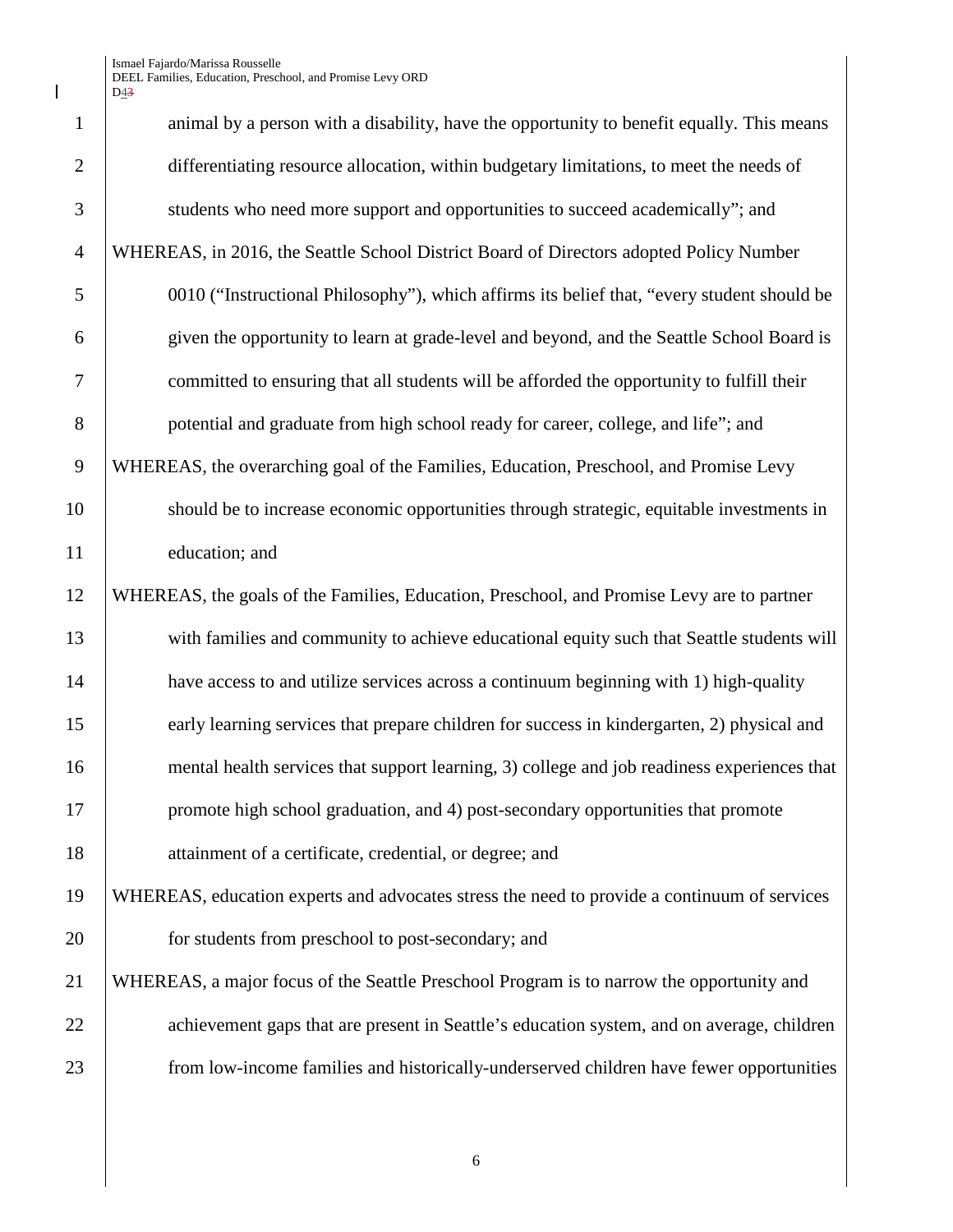$\begin{array}{c} \hline \end{array}$ 

| $\mathbf{1}$   | to become appropriately prepared for the social and academic challenges of the system        |
|----------------|----------------------------------------------------------------------------------------------|
| $\overline{2}$ | than their peers; and                                                                        |
| 3              | WHEREAS, the City continues to refine the Seattle Preschool Program to meet the needs of the |
| $\overline{4}$ | community and its children, and narrowing the achievement gap in kindergarten                |
| 5              | readiness should remain an essential outcome of the program; and                             |
| 6              | WHEREAS, students should have access to healthcare and other health-related services to be   |
| $\tau$         | healthy and ready to learn; and                                                              |
| 8              | WHEREAS, Washington State law affirms that the purpose of a high school diploma is "to       |
| 9              | declare that a student is ready for success in post-secondary education, gainful             |
| 10             | employment, and citizenship"; and                                                            |
| 11             | WHEREAS, WAC 180-51-068 increased the minimum number of credits required to graduate         |
| 12             | from 20 to 24 beginning with the class of 2019, which creates a need for flexible            |
| 13             | scheduling and more opportunities to earn credits; and                                       |
| 14             | WHEREAS, since 2008, the 13th Year Promise Scholarship Program for South Seattle College     |
| 15             | has seen approximately 500 graduates from Seattle School District enroll through the         |
| 16             | program; and half of those students said they would not have enrolled if not for the         |
| 17             | existence of the 13th Year Promise Scholarship Program; and                                  |
| 18             | WHEREAS, the collection of taxes from the current FEL and SPP Levies will end in 2018 and    |
| 19             | services funded by the levies will end unless the levies are renewed; and                    |
| 20             | WHEREAS, the Families, Education, Preschool, and Promise Action Plan is contained in Clerk   |
| 21             | File 320782, in which all research references cited in this ordinance may be found; and      |
| 22             | WHEREAS, the Mayor recommends the City place on the November 6, 2018, ballot a measure       |
| 23             | to renew, expand, and combine the Families and Education and Seattle Preschool               |
|                |                                                                                              |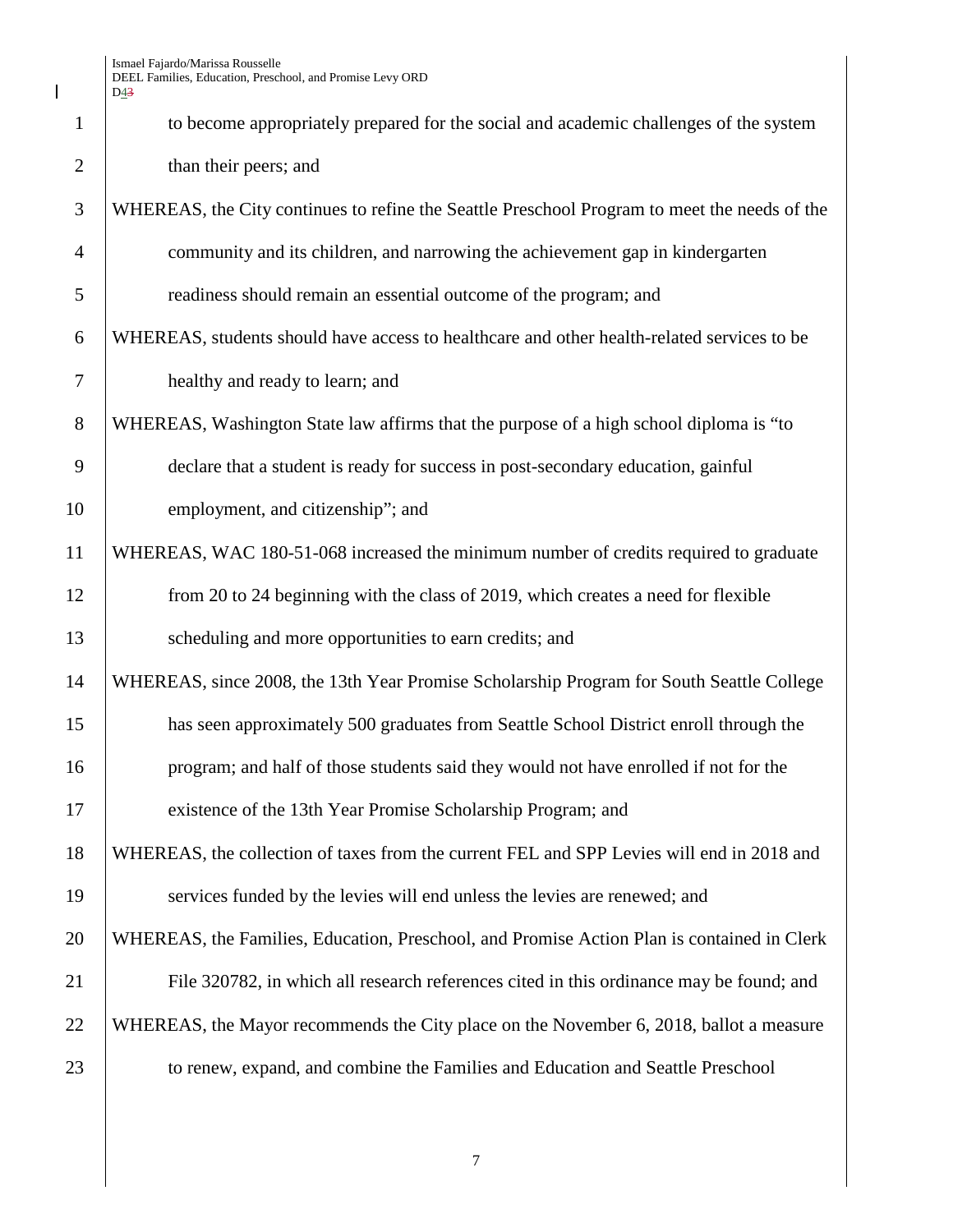Program Levies as one levy for seven years at a funding level of \$619.6 million, which in 2 2019 would add approximately \$0.365 per \$1,000 of assessed value in additional taxes 3 and cost the median assessed valued residence of \$665,000 approximately \$242; NOW, THEREFORE,

## **BE IT ORDAINED BY THE CITY OF SEATTLE AS FOLLOWS:**

 Section 1. Findings and declarations. The City Council makes the following findings and declarations:

8 A. Seattle's students are its future and the quality of that future depends on providing 9 every student an equitable opportunity to obtain a high-quality education.

 B. Seattle needs an educated population that is actively engaged in its civic life and contributes to the economic and social well-being of the city.

 C. In the 2017–18 school year, 64.1 percent of children in Seattle School District kindergarten classes were determined to be "Kindergarten Ready" in the six skill areas recorded 14 on the Washington Kindergarten Inventory of Developing Skills (WaKIDS) assessment tool: social-emotional, physical, language, cognitive, literacy, and math. WaKIDS assessment results reveal achievement disparities among racial and socio-economic subgroups, with significant disparities between children identified as children of color, low-income, or limited-English- proficient and those identified as White. Providing adequate resources and support for children to be Kindergarten Ready has been shown to improve their chance to thrive in kindergarten and beyond.

 D. While children from families making near or below the federal poverty level (FPL) have access to State- and federally-funded preschool programs, Seattle children from low- and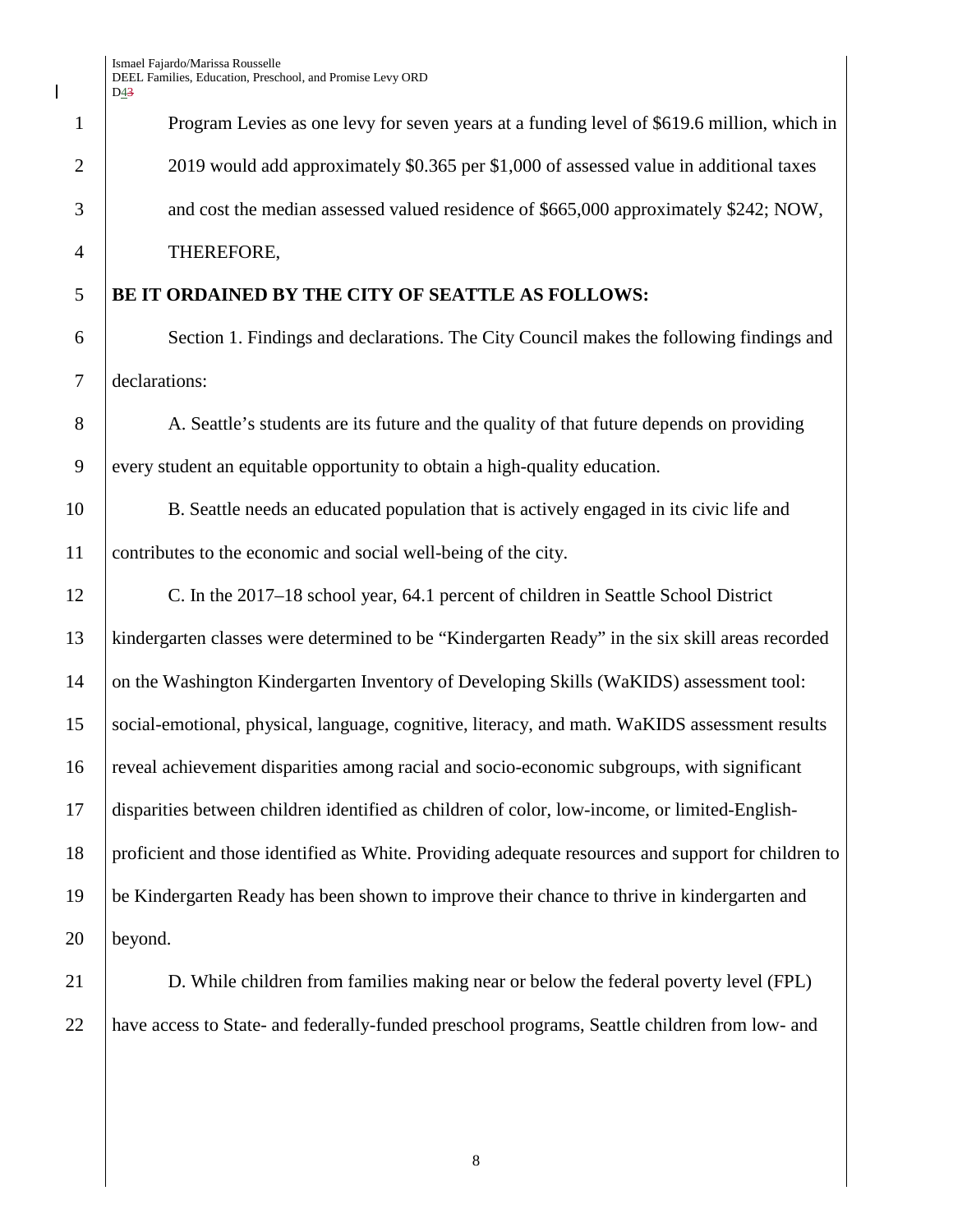middle-income families above these programs' income thresholds have few affordable, accessible alternatives.

 E. Research findings have underscored the importance of quality early childhood education by identifying critical periods when a child's brain development facilitates the acquisition of certain skills, such as language, and the need to capitalize on learning opportunities and social experiences. Children acquire a larger vocabulary and stronger language skills if exposed to adults with larger vocabularies.

 F. Participation in quality public preschool has positive effects on children's school experiences by reducing the demand for grade repetition, special education placement, mental health services, judicial system involvement, and unemployment support, and lowers exposure to toxic stress over the long-term. Quality preschool focuses on comprehensive social, emotional, and cognitive skill development; health and nutrition support; and partnerships with families and elementary schools. Researchers have calculated a 7–10 percent return on investment for high-14 | quality preschool.

 G. In an independent evaluation of the Seattle Preschool Program's (SPP) four-year demonstration phase, evaluators found that SPP improved classroom quality from year one (2015-16) to year two (2016-17). Evaluators also concluded that SPP kept pace or outperformed quality ratings attained by similar publicly-funded preschool programs in the early years of program implementation and that SPP is preparing children for kindergarten, with the greatest 20 gains among preschool students of color and those from low-income households or families who 21 do not speak English.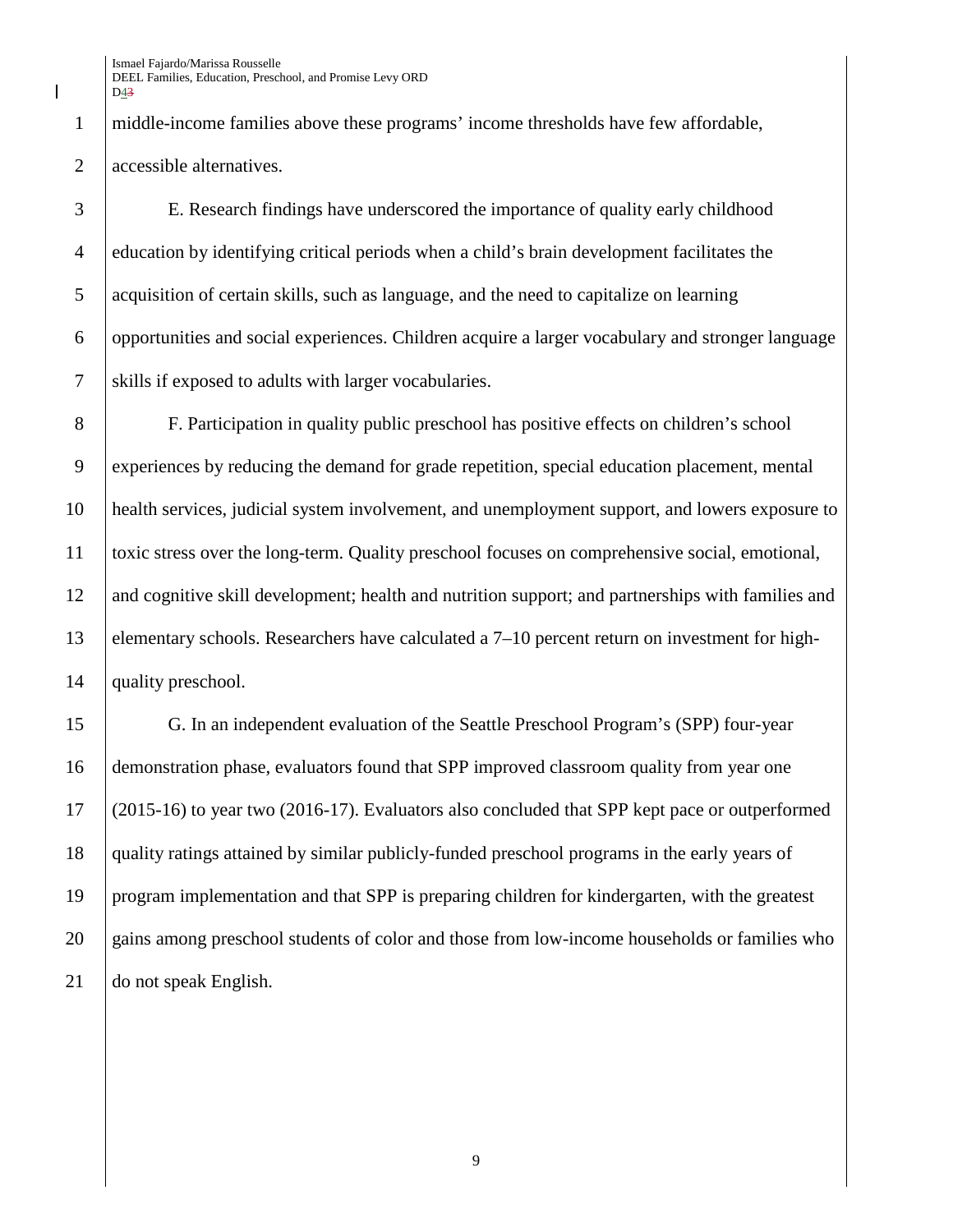H. Since 1990, the Families and Education Levy (FEL) has invested in health services for 2 Seattle students. Research findings show that poor health severely limits a child's motivation and ability to learn.

 I. Research shows that school-based health centers (SBHCs) improve student health and emotional well-being, and that these in turn aid academic performance by increasing attendance rates and student grade point averages over time. Furthermore, adolescents are 21 times more likely to access mental health services at SBHCs than community-based clinics.

 J. The FEL and SPP Levies currently support approximately 30,000 children annually across 300 service sites in collaboration with 200 partner organizations and institutions.

10 K. Many of the Seattle School District's lowest performing schools are predominately in Central, Southeast, and Southwest neighborhoods of Seattle. These schools have higher percentages of students receiving free and reduced-price lunches (FRL) and transitional bilingual support services, higher concentrations of students who face barriers to educational attainment, 14 and higher numbers of students who lack access to opportunities for preschool, health services, college and job readiness, and post-secondary opportunities.

 L. In the 2016–17 school year, 36 percent of Seattle School District students qualified for the FRL program, 14 percent qualified for special education services, and 12 percent qualified for the transitional bilingual support program.

 M. There is a strong link between building social-emotional skills and developing workplace readiness requirements. Expanded learning opportunities that target these skills can play an important role in closing the skills gap between youth from lower-income backgrounds 22 and their more affluent peers so that all young people are prepared for the workforce.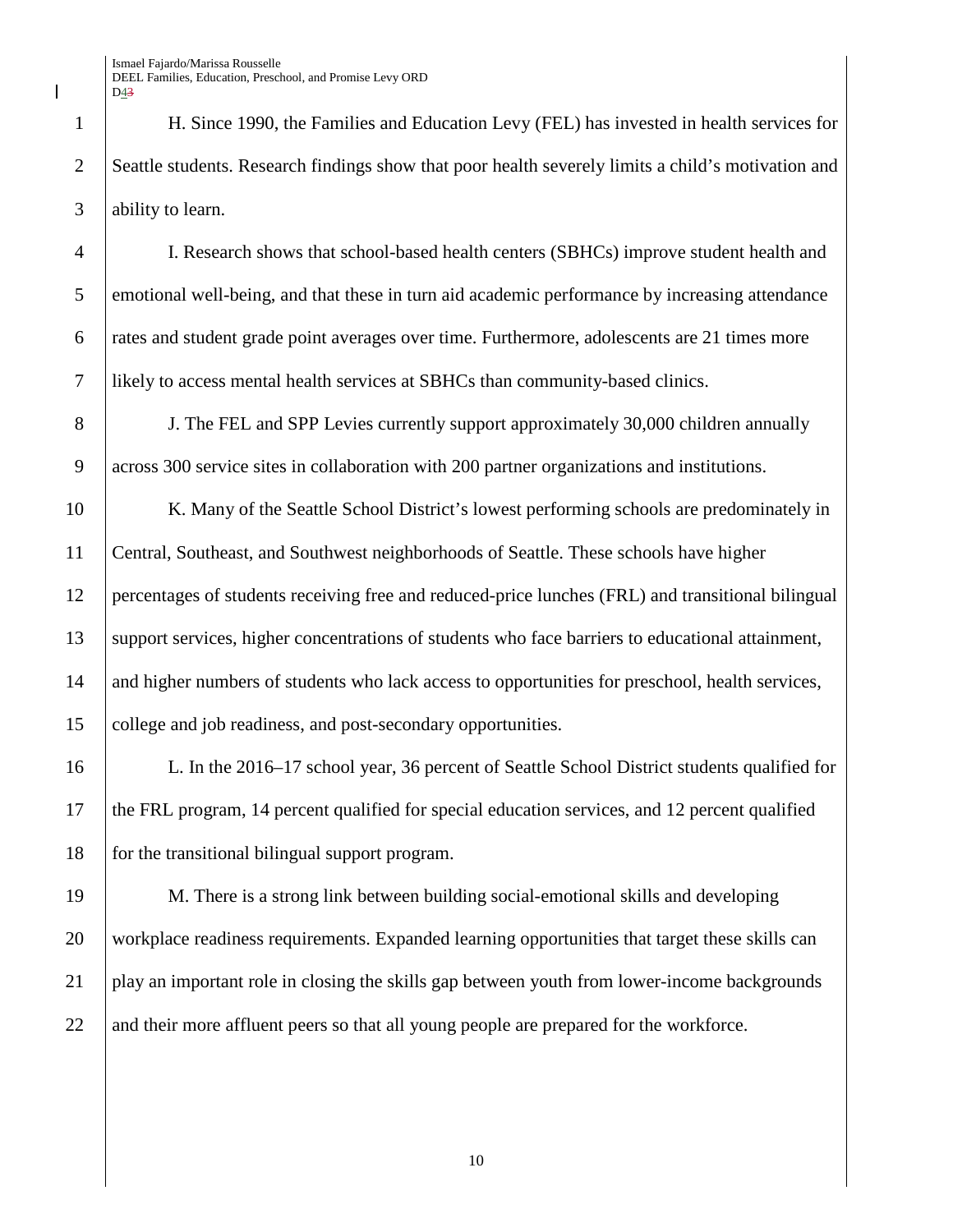N. Research studies of Seattle School District have found that while most students do not drop out of school until their junior or senior year of high school, students exhibit early warning signs of dropout in sixth grade.

 O. In 2016, 78 percent of Seattle School District students graduated from high school in four years or less; however, African American/Black, American Indian/Alaskan Native, Hispanic/Latino, and students graduated at rates below the district average (70 percent, 63 percent, and 55 percent, respectively). Further, students experiencing homelessness had a 8 graduation rate of 50 percent while low-income students graduated at a rate of 68 percent.

 P. Failing even one course in the ninth grade dramatically increases a student's likelihood 10 | of dropping out of high school. In the Seattle School District, 19 percent of all ninth graders failed one or more core courses in the 2015–16 school year. Among African American/Black, Hispanic/Latino, and Native Hawaiian/Other Pacific Islander students, percentages of those failing one or more core courses in ninth grade each exceeded the District average (36 percent, 14 | 40 percent, and 58 percent respectively).

 Q. Students who successfully complete Algebra II before graduating from high school are more likely to enroll in post-secondary programs and are more likely to complete a degree. Students who took an Advanced Placement or International Baccalaureate course were found to be 17 percent more likely to persist in four-year colleges and 30 percent more likely to persist in two-year colleges.

20 R. During the school year, students of all income levels tend to progress academically at similar rates. However, students who lack access to learning experiences during the summer months lose ground in a phenomenon often referred to as "the summer slide." By the end of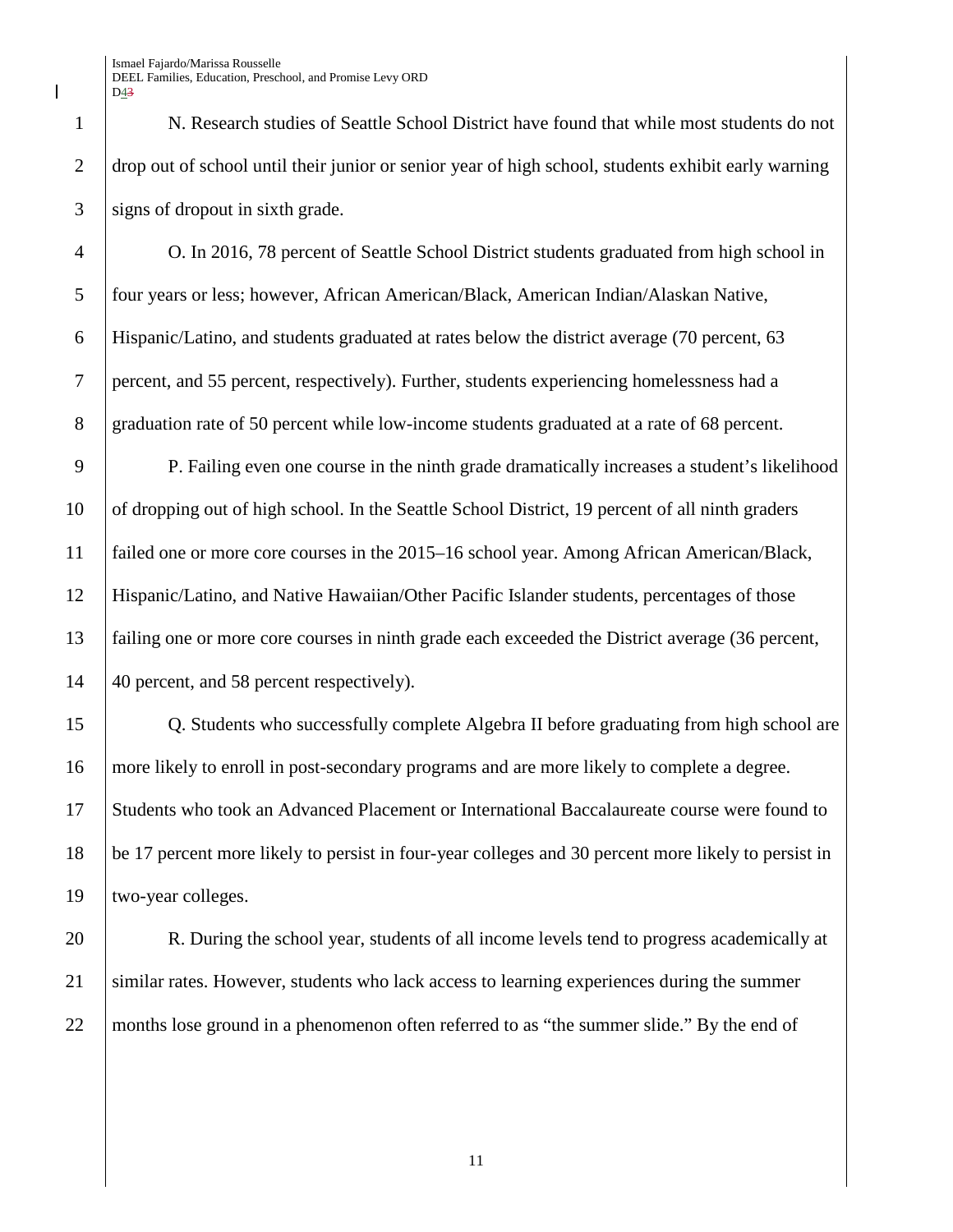ninth grade, almost two-thirds of the socioeconomic achievement gap can be attributed to differential summer learning.

 S. Beginning as early as fifth grade, students tend to limit themselves to career paths that 4 are in line with their self-concepts and perceived place in society and the context in which they live. School-based interventions are uniquely positioned to provide opportunities for job exploration. Research shows middle school is a key time to improve the academics and attitudes needed to succeed in high school, college, and beyond.

 T. Strategies such as exposing students to the importance of college by taking them on college campus visits, identifying prospective colleges, aiding in the college application process, helping families navigate financial assistance, and providing encouragement and support to students who have not formed a college-going identity are critical to helping students become college and job ready and successfully transitioning to college.

 U. Graduating from high school and completing post-secondary training improves an individual's earning potential and economic self-sufficiency. According to U.S. Census data (2016), a person in Seattle earns an average annual salary of \$61,055 with a bachelor's degree, \$37,293 with an associate degree or some college, \$28,645 with a high school diploma, and | \$24,489 with less than a high school diploma.

 V. Twenty-six percent of Seattle School District graduates in 2015 did not pursue post- secondary education at two- or four-year institutions. Among those who attended a public two-20 year program, 41 percent dropped out in their first year. Among those who attended a public four-year program, 15 percent dropped out in their first year. These numbers indicate that 41 percent of 2015 Seattle School District graduates struggled to access and persist in the pursuit of a post-secondary credential. This "leaky pipeline"—a term often used to describe students'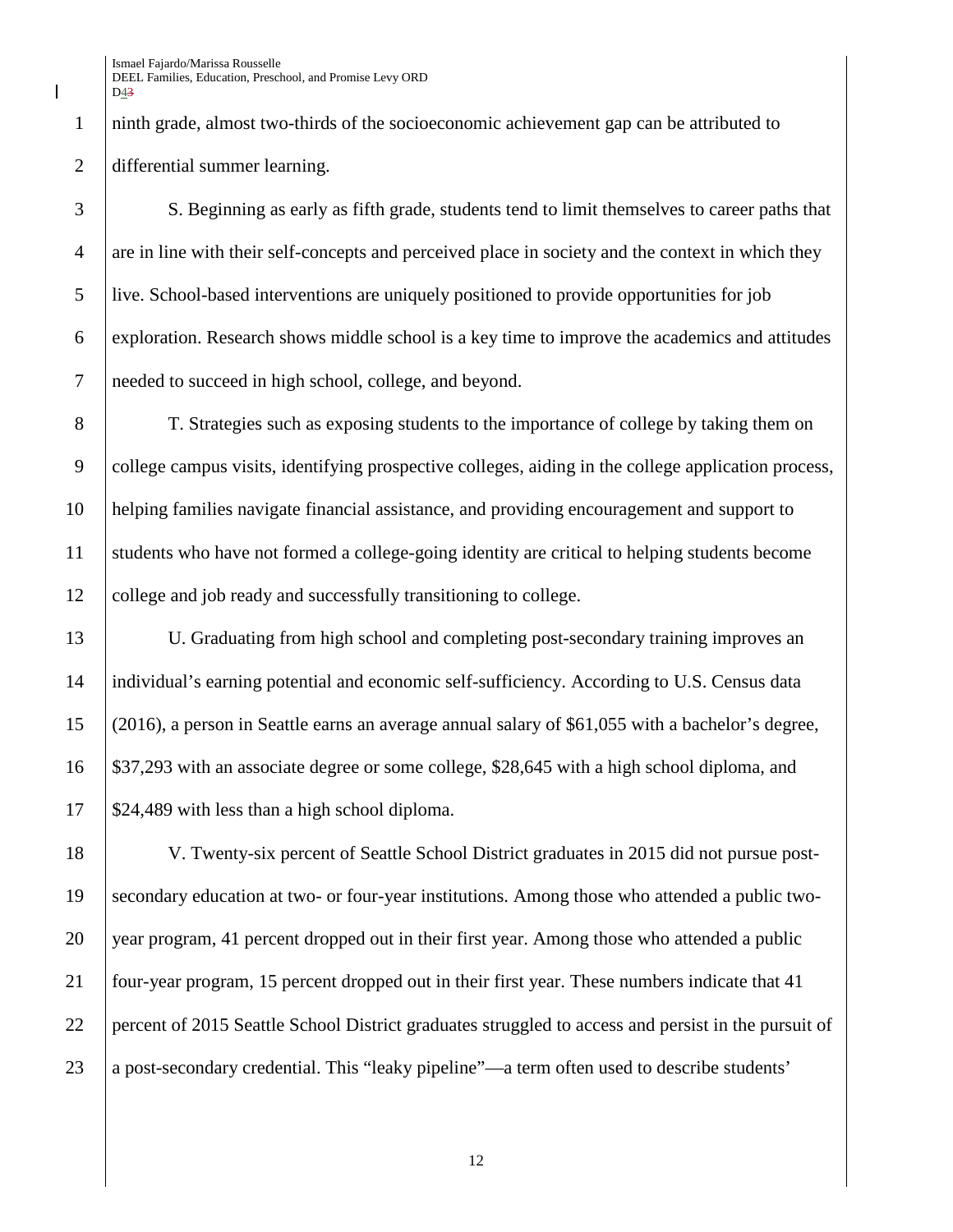persistence to obtain post-secondary degrees and manifests in reduced social mobility and 2 economic opportunity.

 W. In 2015, roughly 52 percent of all Seattle School District students who graduated and attended a two-year college took remediation courses; however, students of color took 5 remediation courses at a higher rate of 64–71 percent. The need for remedial coursework increases the financial barriers to accessing and completing post-secondary education for many students and is a barrier for apprenticeship programs.

8 X. The expense of post-secondary education in addition to transportation costs, lack of affordable of housing, non-tuition related college expenses such as textbooks, supplies, and food, and the social pressures faced by many historically-underserved students or first-generation college-going students, may further exacerbate disparities in access to and completion of a post-12 | secondary credential.

 Y. An urgent need exists to continue the City's investment in Education-Support Services funded by regular property taxes that support educational equity. This urgency requires submission of a proposition authorizing for up to seven years regular property tax levies in excess of the levy limitations in chapter 84.55 RCW. The proposition should be submitted to the qualified electors of the City of Seattle at a special election to be held in conjunction with the 18 general election on November 6, 2018.

19 Section 2. Statement of policy. It is the paramount duty of the State "to make ample" provision for the education of all students." Education institutions, including the Seattle School District, are directly responsible for providing a basic program of education for all students; however, educational support is essential for a quality education and they cannot do this essential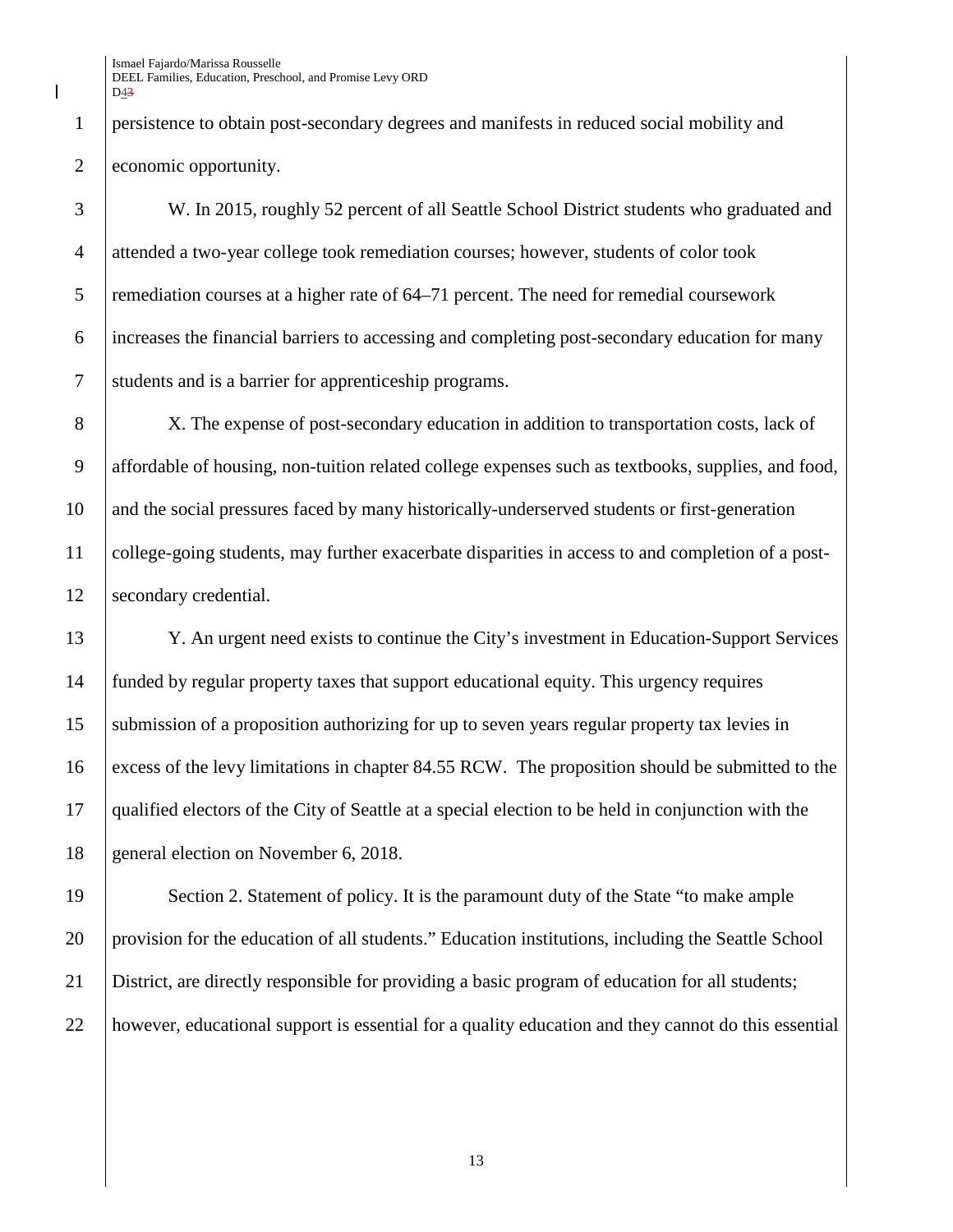$\begin{array}{c} \hline \end{array}$ 

| $\mathbf{1}$   | work alone. Government, business, community members and families must work together to            |
|----------------|---------------------------------------------------------------------------------------------------|
| $\overline{2}$ | advance the success of Seattle students, especially historically-underserved students.            |
| 3              | A. Priorities for levy funding                                                                    |
| $\overline{4}$ | 1. Invest in Seattle children, students, families, and communities that have been                 |
| 5              | historically-underserved to increase access to educational opportunities across the education     |
| 6              | continuum.                                                                                        |
| $\tau$         | 2. Establish agreements with community-based organizations, the Seattle School                    |
| $8\,$          | District, Public Health–Seattle & King County, Seattle Colleges, and other institutional partners |
| 9              | to allow data-driven and outcomes-based decision-making.                                          |
| 10             | 3. Implement or continue evidence-based strategies and promising practices to                     |
| 11             | improve program quality and achieve equity in educational outcomes.                               |
| 12             | 4. Provide access to capacity-building opportunities for historically-underserved                 |
| 13             | Seattle communities to improve program instruction, quality, and infrastructure.                  |
| 14             | B. Implementation principles                                                                      |
| 15             | 1. Prioritize investments to ensure educational equity for historically-underserved               |
| 16             | groups including African American/Black, Hispanic/Latino, Native American, Pacific Islanders,     |
| 17             | underserved Asian populations, other students of color, refugee and immigrant, homeless,          |
| 18             | English language learners, and LGBTQ students.                                                    |
| 19             | 2. Ensure ongoing and authentic student, family, and community engagement and                     |
| 20             | support.                                                                                          |
| 21             | 3. Maximize partnerships with community, cultural and language-based                              |
| 22             | organizations.                                                                                    |
|                |                                                                                                   |
|                |                                                                                                   |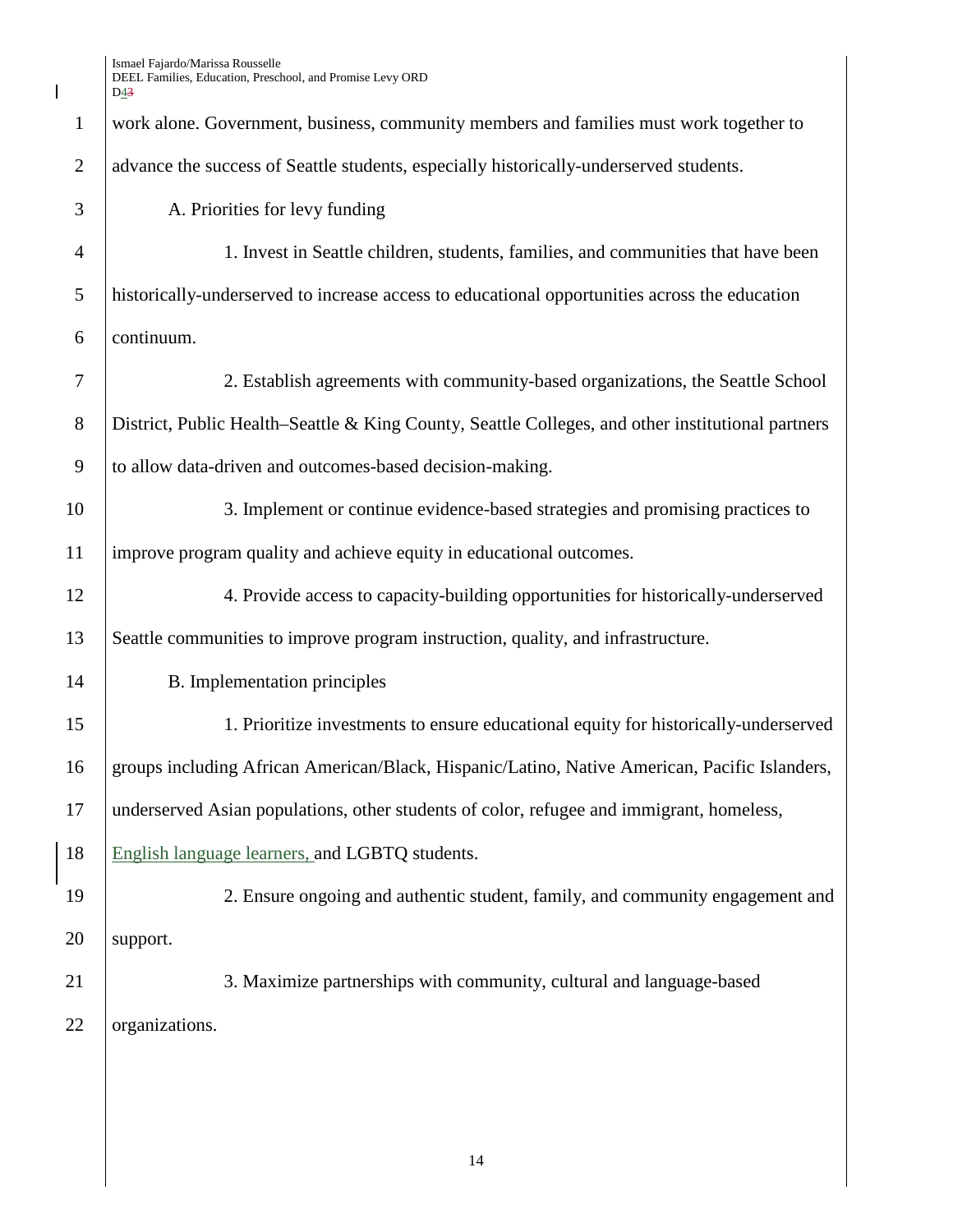$\overline{\phantom{a}}$ 

| $\mathbf{1}$   | 4. Ensure Levy proceeds are supplemental and complementary to existing public                         |
|----------------|-------------------------------------------------------------------------------------------------------|
| $\overline{2}$ | funding structures and services; funding is never used to supplant state-mandated services.           |
| 3              | 5. Implement competitive processes to identify organizations to partner with the                      |
| $\overline{4}$ | City to deliver services to children and youth.                                                       |
| 5              | 6. Implement accountability structures based on student outcomes, performance-                        |
| 6              | based contracts, performance-based awards, and practice continuous quality improvement.               |
| $\overline{7}$ | 7. Provide financial support that increases access to expanded learning                               |
| $8\,$          | opportunities and affordable services for families and educators.                                     |
| 9              | 8. Report annually on investments, access to services, and progress toward                            |
| 10             | achieving educational equity.                                                                         |
| 11             | Section 3. Definitions. As used in this ordinance, the following words have the following             |
| 12             | meanings:                                                                                             |
| 13             | "Access" means adequate supply of and engagement in relevant and high-quality                         |
| 14             | opportunities in the absence of geographical, financial, structural, social or cultural barriers that |
| 15             | limit upward social mobility.                                                                         |
| 16             | "Achievement Gap" means any significant and persistent disparity in academic                          |
| 17             | achievement or educational attainment between different groups of students, including                 |
| 18             | historically-underserved students.                                                                    |
| 19             | "City" means The City of Seattle.                                                                     |
| 20             | "College and Job Ready" means students equipped with the knowledge and skills                         |
| 21             | deemed essential for success in post-secondary programs and in the modern workforce.                  |
|                |                                                                                                       |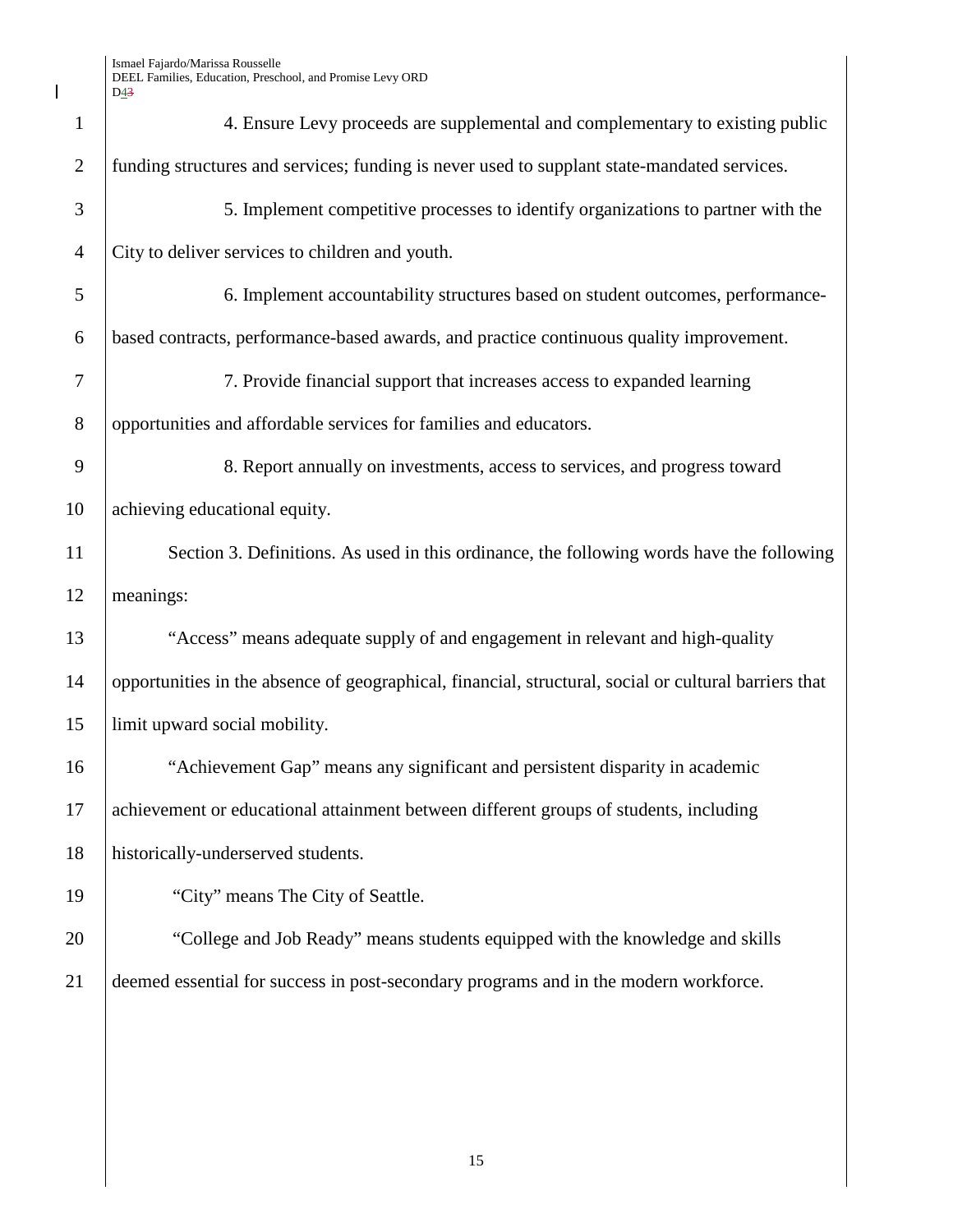1 "Community-based Organization" means a public or private organization of 2 demonstrated effectiveness that is representative of a community or significant segments of a 3 community and provides educational or related services to individuals in the community.

4 "Education-Support Services" means the array of programs and activities referred to in 5 Section 6 of this ordinance. Education-Support Services, with such modifications as the City 6 Council may from time to time authorize by ordinance.

7 "Educational Equity" means access to educational opportunities and academic 8 achievement are not predicated on a person's race and socioeconomic status.

9 "Expanded Learning Opportunities" means high-quality before-school, afterschool, 10 summer, and youth development programs that create access to year-round learning to foster 11 college and job readiness through activities such as family engagement, tutoring, mentoring, 12 academics, social and emotional learning, science, technology, engineering and math (STEM), 13 education technology, project-based learning, and culturally-responsive supports.

14 "Family Engagement" means the systemic inclusion of families in activities and 15 programs that promote children's development, learning, and wellness, including in the planning, 16 development, and evaluation of such activities, programs, and systems.

17 The "Family and Community Engagement" means consistent and persistent engagement with 18 an entire community to establish a foundation of partnership, trust and empowerment.

19 "Historically-Underserved Students" means students who experience systemic inequities 20 in educational achievement because of their race, ethnicity, socioeconomic status, English 21 proficiency, special education needs, community wealth, familial situations, housing status, 22 Sexual orientation, or other factors.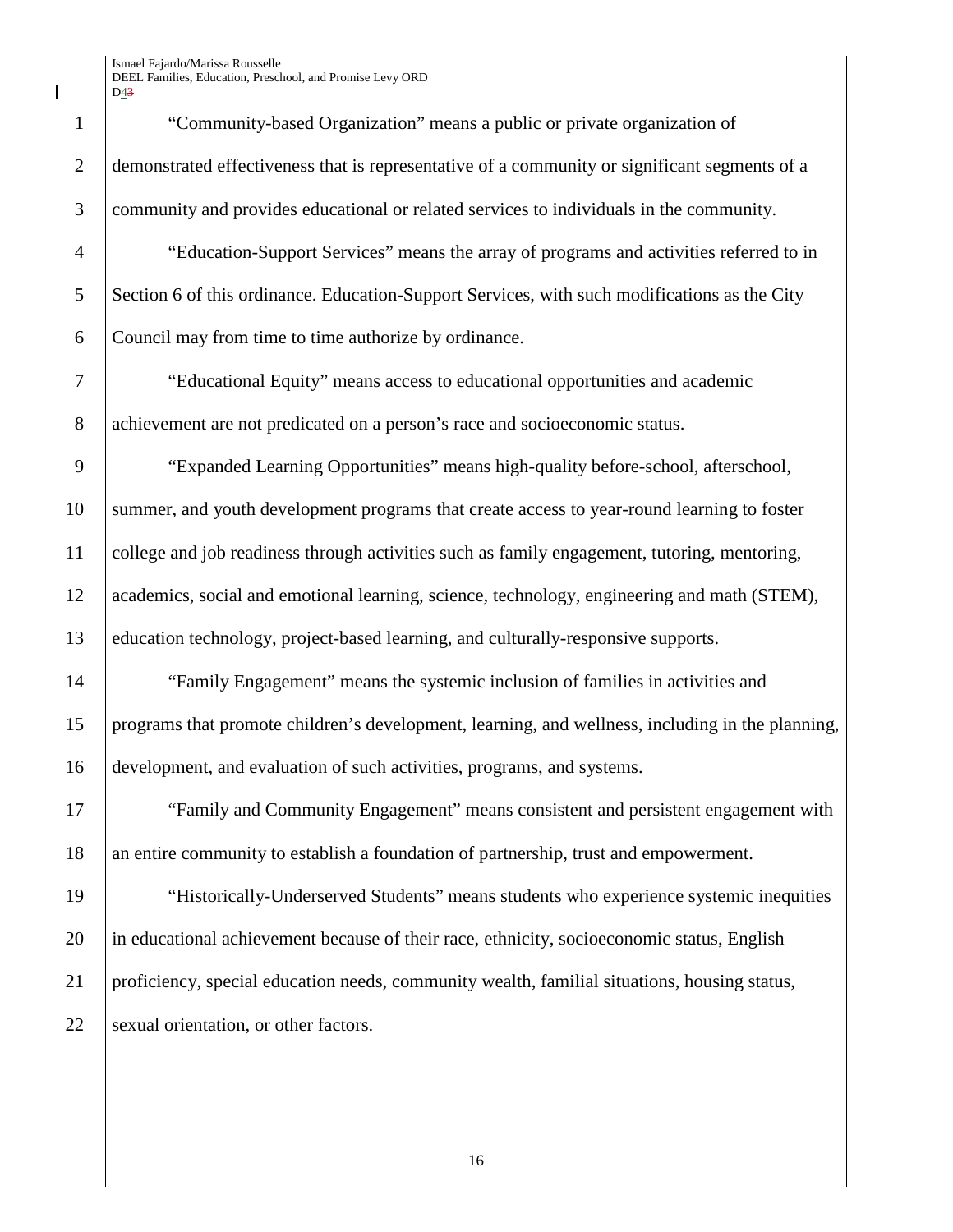"Kindergarten Ready" means children who are equipped with the knowledge and skills deemed to be essential for success in kindergarten, as measured by the Washington Kindergarten Inventory of Developing Skills (WaKIDS).

 "Opportunity Gap" means any significant and persistent disparity in access to educational experiences and expanded learning opportunities between different groups of students, including historically-underserved students.

 "Our Best" means the City's first-ever initiative focusing specifically on improving life 8 outcomes for Black men and boys. As part of the City's focus on eliminating race-based disparities through the Race and Social Justice Initiative (RSJI), Our Best is the City's umbrella strategy for systems-level changes, policy development, and programmatic investments that carry an explicit benefit for and ensure that young Black men and boys have equitable access to Seattle's vast opportunity landscape. Our Best aims to expand opportunity for young Black men and boys in five strategic impact areas: education, safety, health, economic mobility, and positive 14 connections to caring adults.

 "Post-secondary" means education and/or job training beyond K-12 schooling including apprenticeships, trades, certificate programs, career credentials, and degrees.

17 "Preschool" means an organized education program provided to children below the age 18 and grade level at which the State provides free public education for all.

 "Proceeds" means that portion of regular property taxes levied and collected as 20 authorized by voter approval pursuant to this ordinance that are above the limits on levies provided for in RCW 84.55.010, and all interest and other earnings derived from that portion of  $\parallel$  the levy.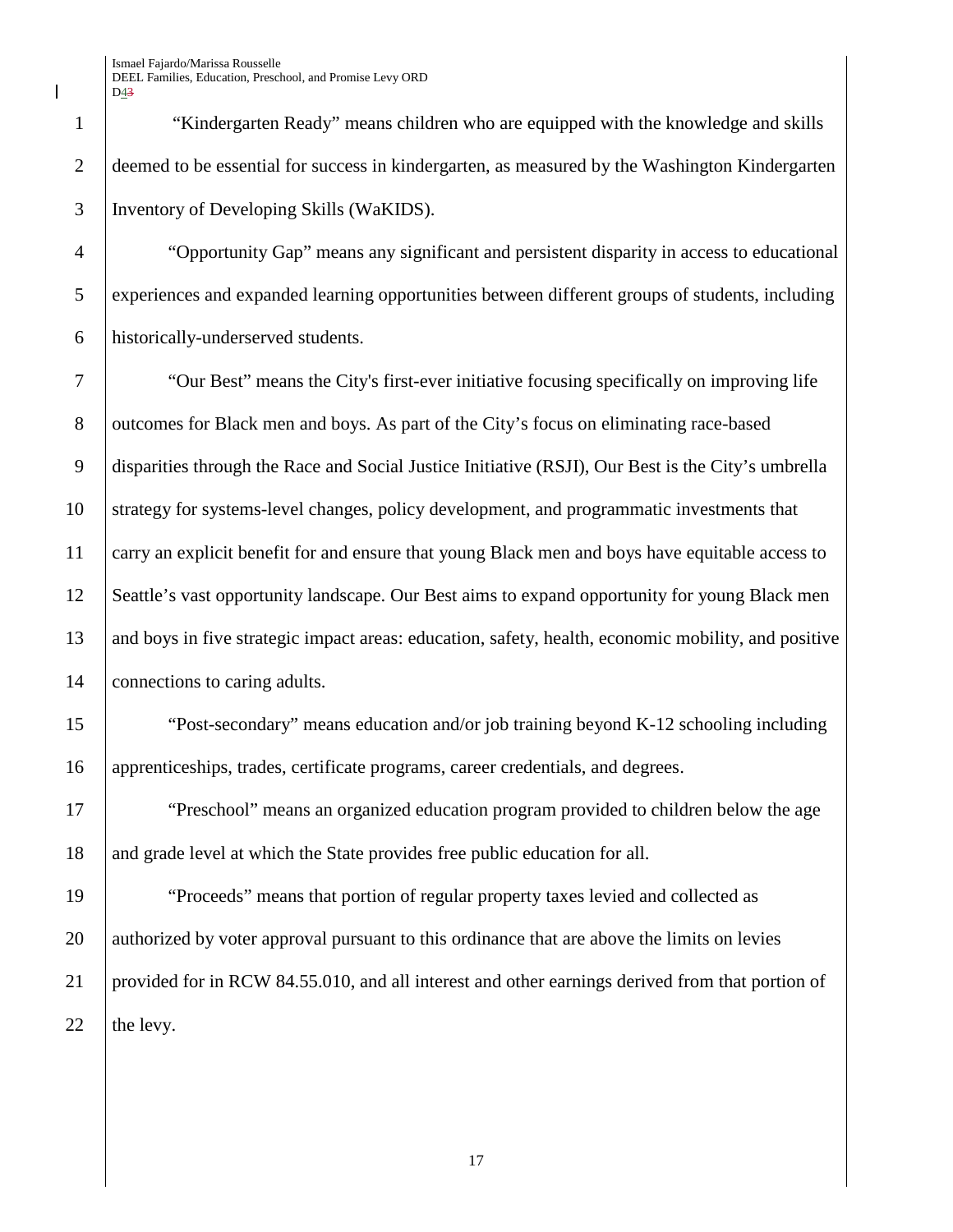$\overline{\phantom{a}}$ 

|                | D <sub>43</sub>                                                                                     |
|----------------|-----------------------------------------------------------------------------------------------------|
| $\mathbf{1}$   | "School Based Health Centers" indicates school-based facilities that offer high-quality,            |
| $\overline{2}$ | comprehensive medical and physical health, mental health, oral health, and health promotion         |
| 3              | services provided by qualified health care professionals before, during, and after school to help   |
| $\overline{4}$ | students succeed in school and life.                                                                |
| 5              | "Seattle School Board" indicates the Board of Directors of Seattle School District No.1.            |
| 6              | "Seattle School District" indicates Seattle School District No. 1.                                  |
| 7              | "Seattle Colleges" indicates the Seattle Colleges District, a multi-college district that           |
| 8              | includes South Seattle College, Seattle Central College, and North Seattle College.                 |
| 9              | "The Plan" indicates the Implementation and Evaluation Plan for the Families,                       |
| 10             | Education, Preschool, and Promise Levy.                                                             |
| 11             | Section 4. Levy of regular property taxes - submittal. The City hereby submits to the               |
| 12             | qualified electors of the City a proposition as authorized by RCW 84.55.050 to exceed the levy      |
| 13             | limitation ("lid") on regular property taxes contained in chapter 84.55 RCW, as it now exists or    |
| 14             | may hereafter be amended, for property taxes levied in 2018 through 2024 for collection in 2019     |
| 15             | through 2025. The proposition shall be limited so that in the first year the City shall not levy an |
| 16             | additional tax rate of more than \$0.365 cents per thousand dollars of assessed value in the first  |
| 17             | year, above and beyond the maximum amount of regular property taxes allowed by RCW                  |
| 18             | 84.55.010 in the absence of voter approval under this ordinance, plus other authorized lid lifts.   |
| 19             | Subsequent years of the Levy, will use the amount of dollars raised by this increased rate to       |
| 20             | calculate the appropriate limit under RCW 84.55 for the remainder of the Levy. To this new          |
| 21             | limit there will be added no more than a one percent increase in dollars levied for the purposes of |
| 22             | this Levy each year.                                                                                |
|                |                                                                                                     |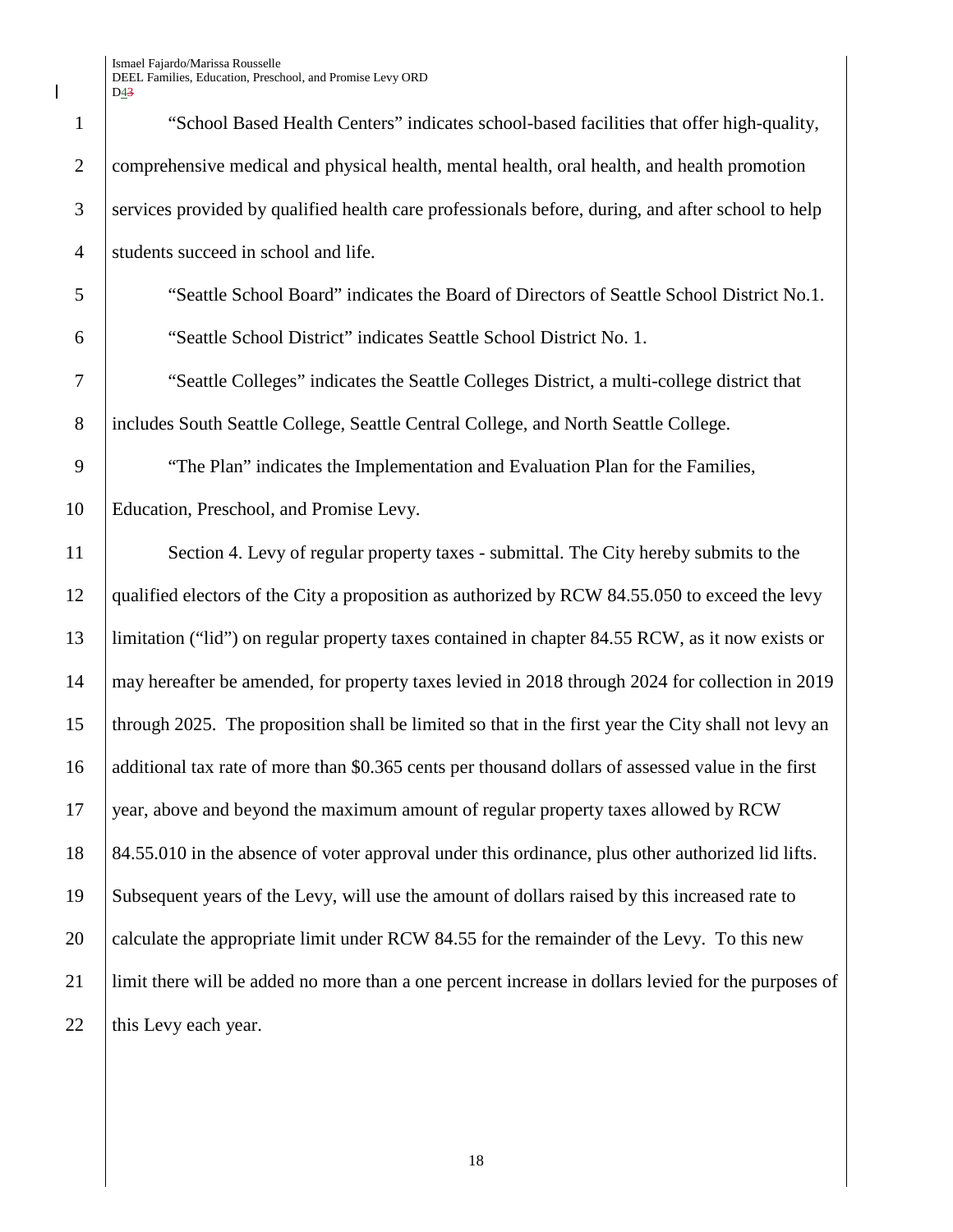Proceeds shall be used to provide services identified in Section 6 of this ordinance for 2 Seattle students and their families. In accordance with RCW 84.36.381 and RCW 84.55.050, the City exempts the proposed regular property taxes for qualifying seniors, disabled retirees, disabled veterans, or other qualifying persons. Pursuant to RCW 84.55.050(4), the maximum regular property taxes that may be levied in 2025 for collection in 2026 and in later years shall be computed as if the levy lid in RCW 84.55.010 had not been lifted under this ordinance.

 Section 5. Application of Proceeds. Unless otherwise directed by ordinance, the Proceeds 8 Shall be deposited in a hereafter established fund, the Families, Education, Preschool, and Promise Fund. The Director of the Department of Education and Early Learning (DEEL) shall have responsibility for administering the Fund. Proceeds may be temporarily deposited or invested in such manner as may be lawful for the investment of City money, and interest and 12 other earnings shall be used for the same purposes as the Proceeds.

13 Section 6. Education-Support Services. Services funded by Proceeds are intended to 14 achieve equity in educational outcomes and the Levy's stated goals by providing Seattle students with access to and services across a continuum beginning with high-quality early learning services that prepare children for success in kindergarten, physical and mental health services that support learning, college and job readiness experiences that promote high school graduation, 18 and post-secondary opportunities that promote attainment of a certificate, credential, or degree. Levy investments shall be guided by the Statement of Policy, Priorities for Levy Funding, and Implementation Principles set out in Section 2 of this ordinance. Initially, these core strategies will be pursued through Education-Support Services that include the following:

22 A. Preschool and early learning. Major program elements are intended to increase 23 children's kindergarten readiness and may include: financial support for preschool and childcare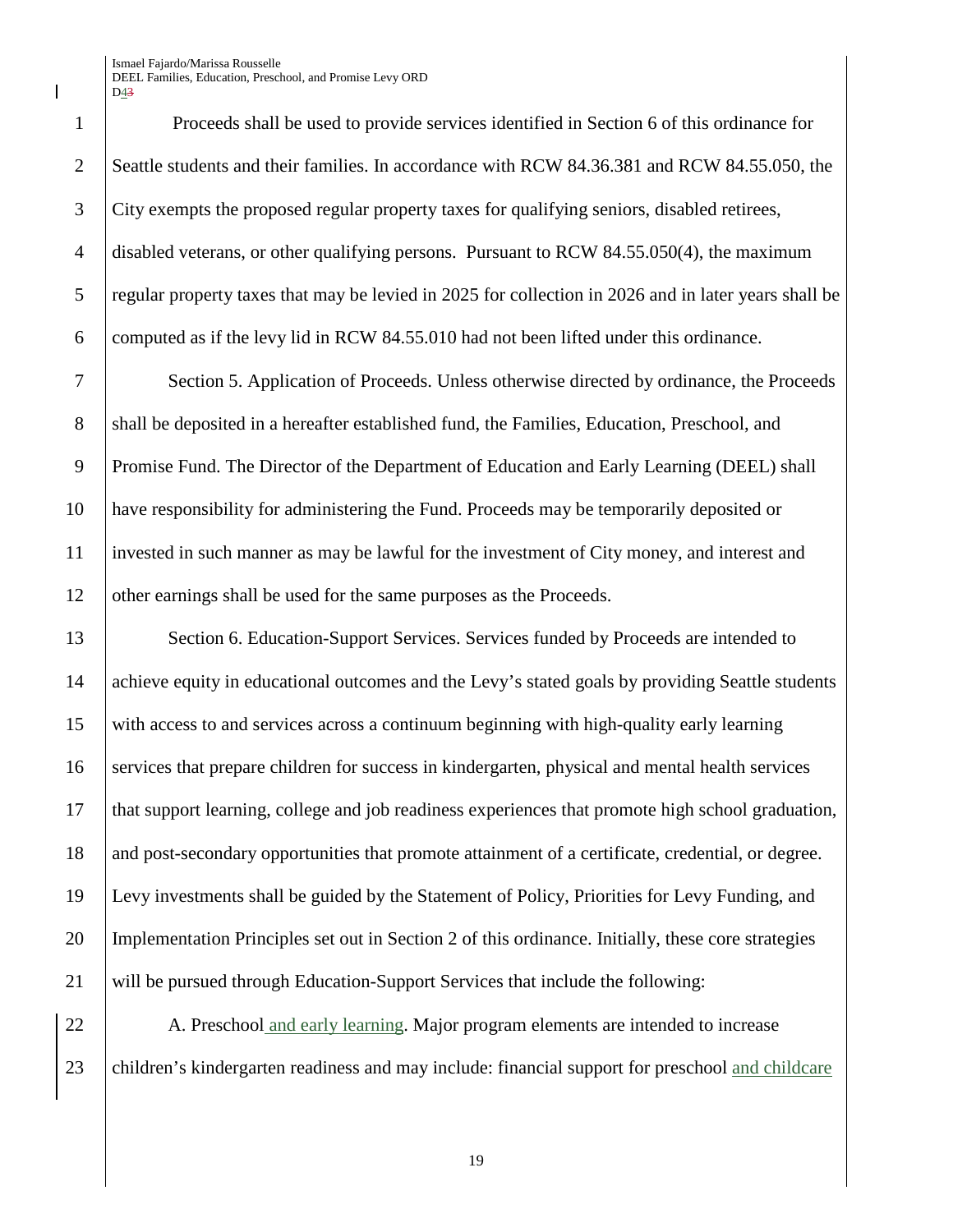tuition, ongoing comprehensive supports for quality teaching, and support for early learning infrastructure development.

 B. K-12 school and community-based investments. Major program elements are intended to increase student achievement of education milestones and may include: expanded learning opportunities including year-round, out-of-school time activities; academic tutoring, mentoring,  $\overline{6}$  and case management; social, emotional, and behavioral skill building; culturally-responsive programming and family engagement activities; college and job readiness activities and college 8 admissions supports; job exploration activities; and advising and guidance related to college and career.

 C. K-12 school health. Major program elements are intended to provide safe, age- appropriate, culturally-competent care to help children be healthy and ready to learn and may include: comprehensive primary medical care, mental health care, care coordination, connection to community supports, outreach and health education.

 D. Seattle Promise. Major program elements are intended to increase student access to post-secondary and job training opportunities and may include: academic preparation, post- secondary success coaches, readiness academies, the equivalent of two years of financial support for tuition, and non-tuition financial support.

 In the annual City budget or by separate ordinance, the City shall determine from year-to-year the Education-Support Services and funding allocations that will most effectively achieve the Families, Education, Preschool, and Promise Levy goals and outcomes. The City is authorized to 21 reallocate within a budget year unexpended and unencumbered funds from one core strategy to 22 another by making operating budget transfers consistent with Seattle Municipal Code Section 5.08.020.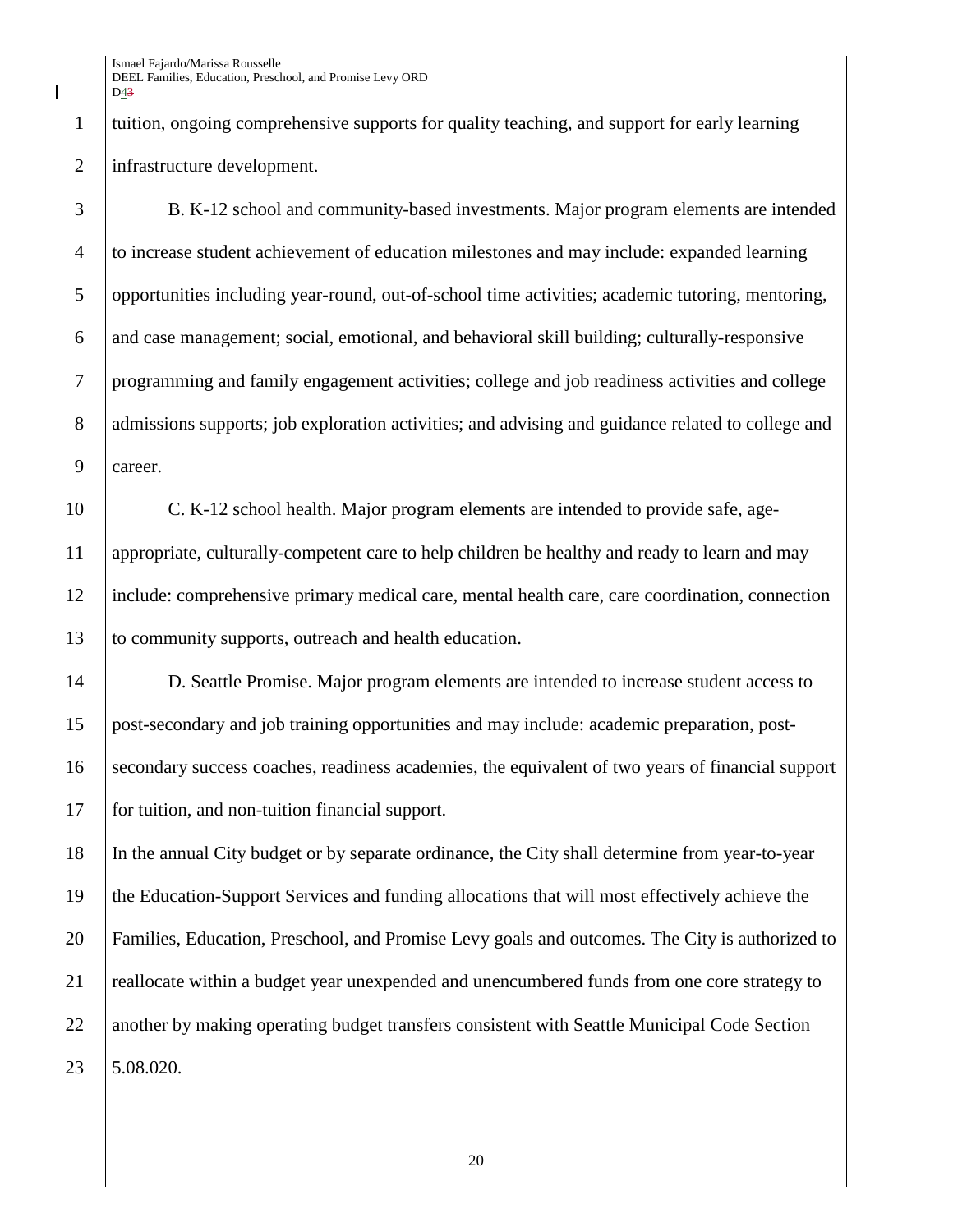Section 7. Implementation and Evaluation Plan. Proceeds may be spent only in accordance with an Implementation and Evaluation Plan ("The Plan") approved by ordinance. The Plan may be amended by ordinance.

 The Plan shall set forth the following: priority criteria, measurable outcomes, and methodology by which Proceeds-funded strategies will be selected and evaluated; the process and schedule by which DEEL will select and contract with partners to provide services; and the evaluation methodology to measure both individual investments and overall impacts of the Education-Support Services. The achievement of outcomes shall be evaluated, and no one component will determine an individual investment strategy's effectiveness or the overall effectiveness of the Education-Support Services.

 DEEL shall create The Plan in close collaboration with City staff in the Mayor's Office, related City departments, and partners such as students, families, historically-underserved communities, educators, community-based organizations, cultural and language-based organizations, Public Health–Seattle & King County, the Seattle School District, Seattle Colleges, other governmental entities, other educational institutions, and other relevant 16 Stakeholders. The Plan shall include a summary of participants whose input was used to inform the development of The Plan. During the prioritization of new investments, one RSJI Racial Equity Toolkit (RET)—a process and set of questions designed to assist departments in analyzing the racial equity impact of policies, programs, initiatives and budget issues—may be 20 applied to each strategy listed in Section 6 of this ordinance. Use of RET is consistent with the goals of Executive Order 2017-13, relating to the City's Race and Social Justice Initiative, and 22 will help minimize harm and maximize the benefit of Education-Support Services to Seattle's 23 communities of color.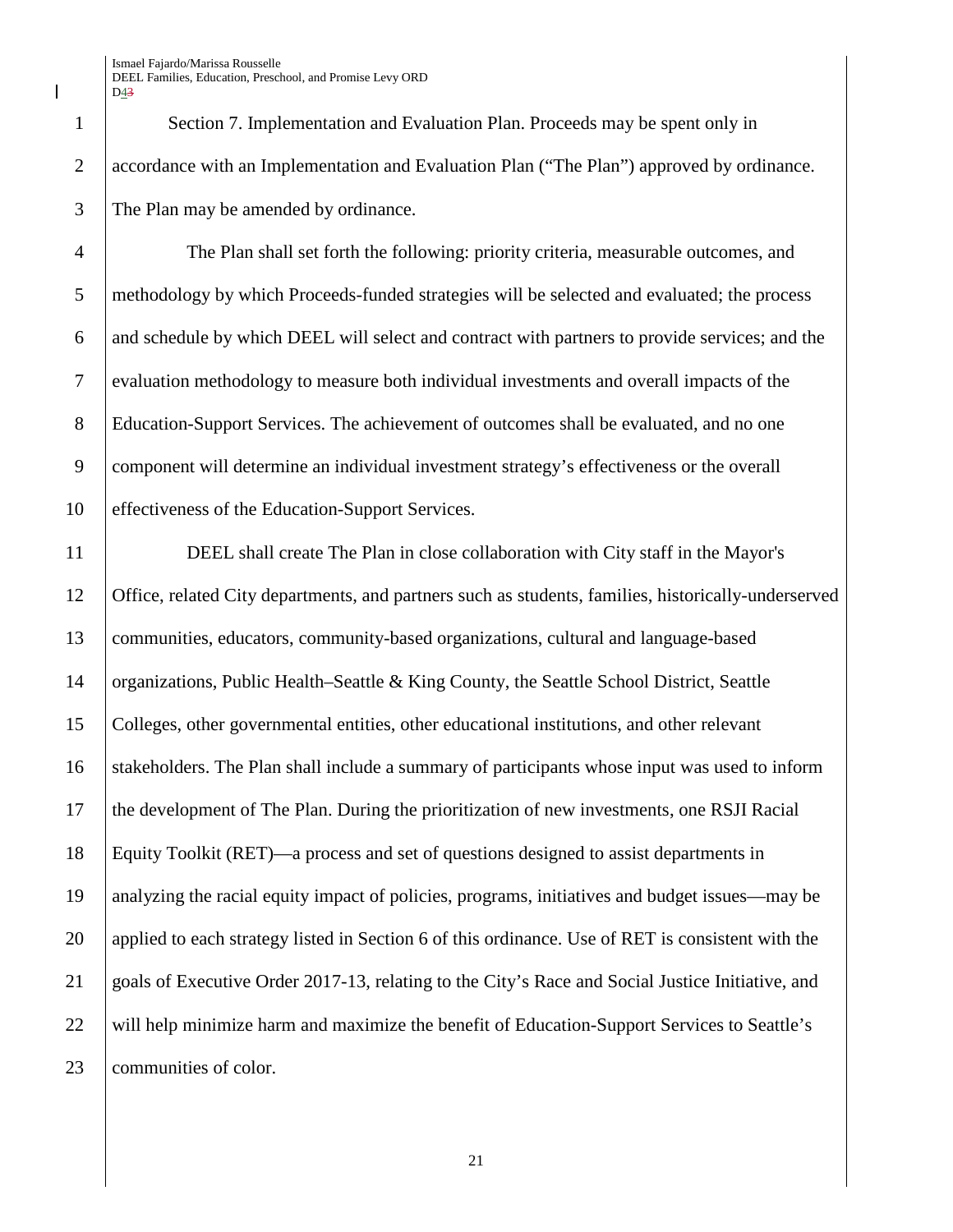1 Section 8. Accountability and reporting. Upon voter approval of the ballot proposition 2 Submitted by this ordinance, there is established an Oversight Committee (Committee) to make 3 recommendations on the design and modifications of Families, Education, Preschool, and 4 Promise Levy-funded programs and to monitor their progress in meeting their intended outcomes 5 and goals.

 A. The Committee shall review an annual report of Levy outcomes and indicators for the previous school year; review and advise on proposed course corrections, program modifications, 8 and program eliminations; and periodically review and advise on program evaluations. The Council requires that before the Executive submits to the Council the Implementation and Evaluation Plan, Partnership Agreements, or proposes any changes in Levy funding requiring Council approval by ordinance, the Executive will seek the recommendation of the Committee.

12 B. The Committee shall consist of 17 members: the Mayor; the chair of the City 13 Council's committee with oversight of education programs; the Superintendent of the Seattle 14 School District; a member of the Seattle School Board; the Chancellor of Seattle Colleges; and 15 12 appointed members citizens. The Mayor and the City Council shall each appoint six of the 16 appointed eitizen members. All members appointed by the Mayor are subject to confirmation by 17 the City Council.

18 C. The 12 appointed eitizen-members shall be appointed to staggered three-year terms 19 subject to reappointment, except that four of them (two Mayoral appointees and two Council 20 appointees) shall be initially appointed for a single-year term, four (two Mayoral appointees and 21 two Council appointees) shall be initially appointed for a two-year term, and four (two Mayoral 22 appointees and two Council appointees) shall be initially appointed for a three-year term. Upon 23 the resignation, retirement, death, incapacity or removal of a Committee member, the authority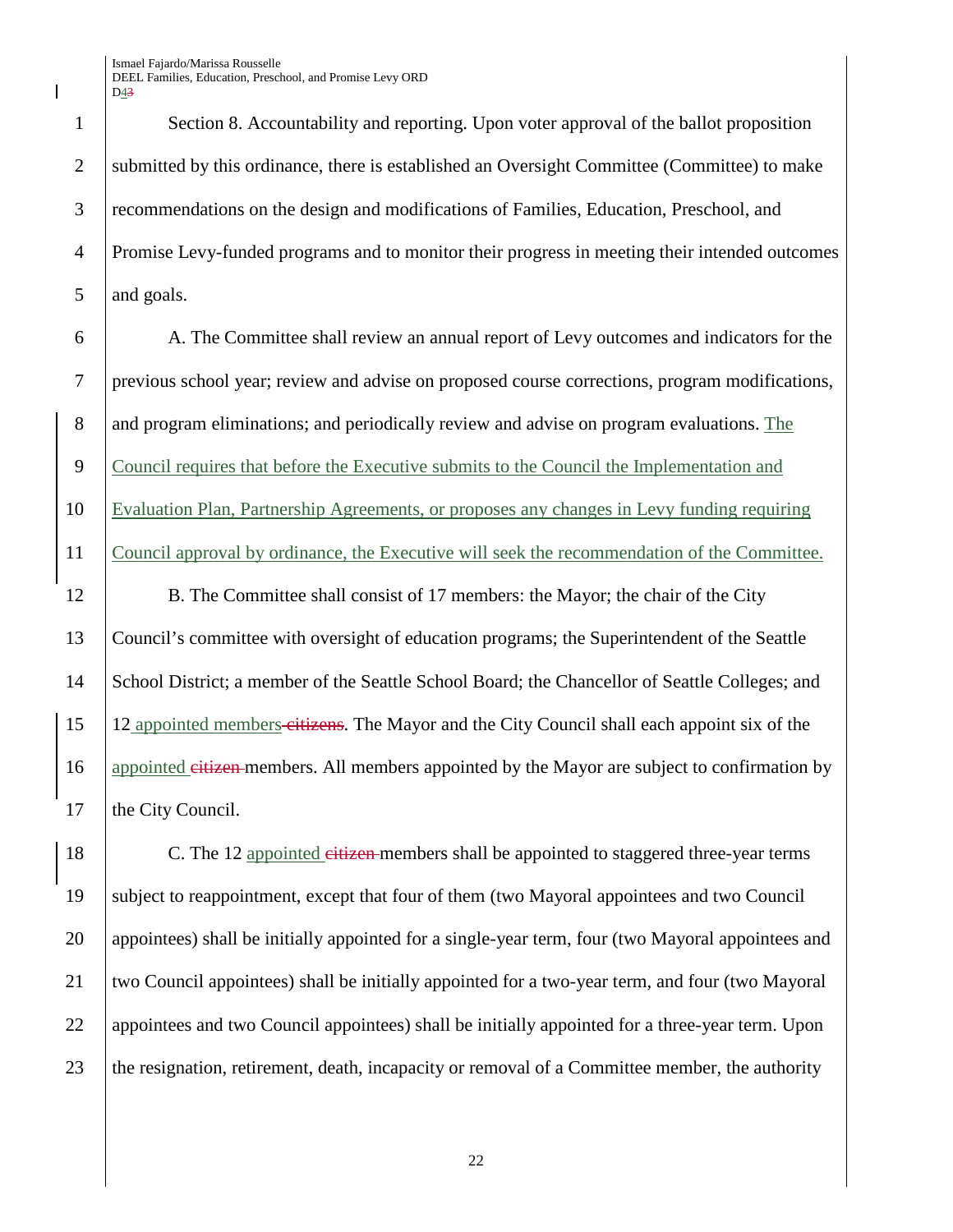appointing such member may appoint a replacement for the balance of the term. The appointing 2 authority may remove any member for good cause, including unexcused absence from two or more consecutive meetings without cause.

4 D. The 12 appointed eitizen members should have professional, personal or research experience associated with the growth and development of children, including student academic achievement and post-secondary and job opportunities. The City will seek candidates that represent the organizations and communities that are impacted by Levy investments, including parent teacher associations, labor, community-based organizations, and cultural- and language- based organizations. The City will also seek candidates to serve on the Committee who understand, have experience working with, and represent the historically-underserved groups including African American/Black, Hispanic/Latino, Native American, Pacific Islanders, underserved Asian populations, other students of color, refugee and immigrant, homeless, English language learners, and LGBTQ students.

 E. At all times no more than five Committee members shall be an officer, director, board member, trustee, partner, or employee of an entity that receives or competes for funding under this ordinance; or be an immediate family member of, or an individual residing with, an officer, director, board member, trustee, partner, or employee of an entity that receives or competes for funding under this ordinance; or be a person seeking or having an arrangement concerning future employment with an entity that receives or competes for funding under this ordinance. For the purposes of this ordinance an individual's "immediate family" means an individual's spouse or domestic partner, child, child of a spouse or domestic partner, sibling, sibling of a domestic partner, brother-in-law, sister-in-law, parent, parent of a spouse or domestic partner, a person for whom the individual is a legal guardian, or a person claimed as a dependent on the individual's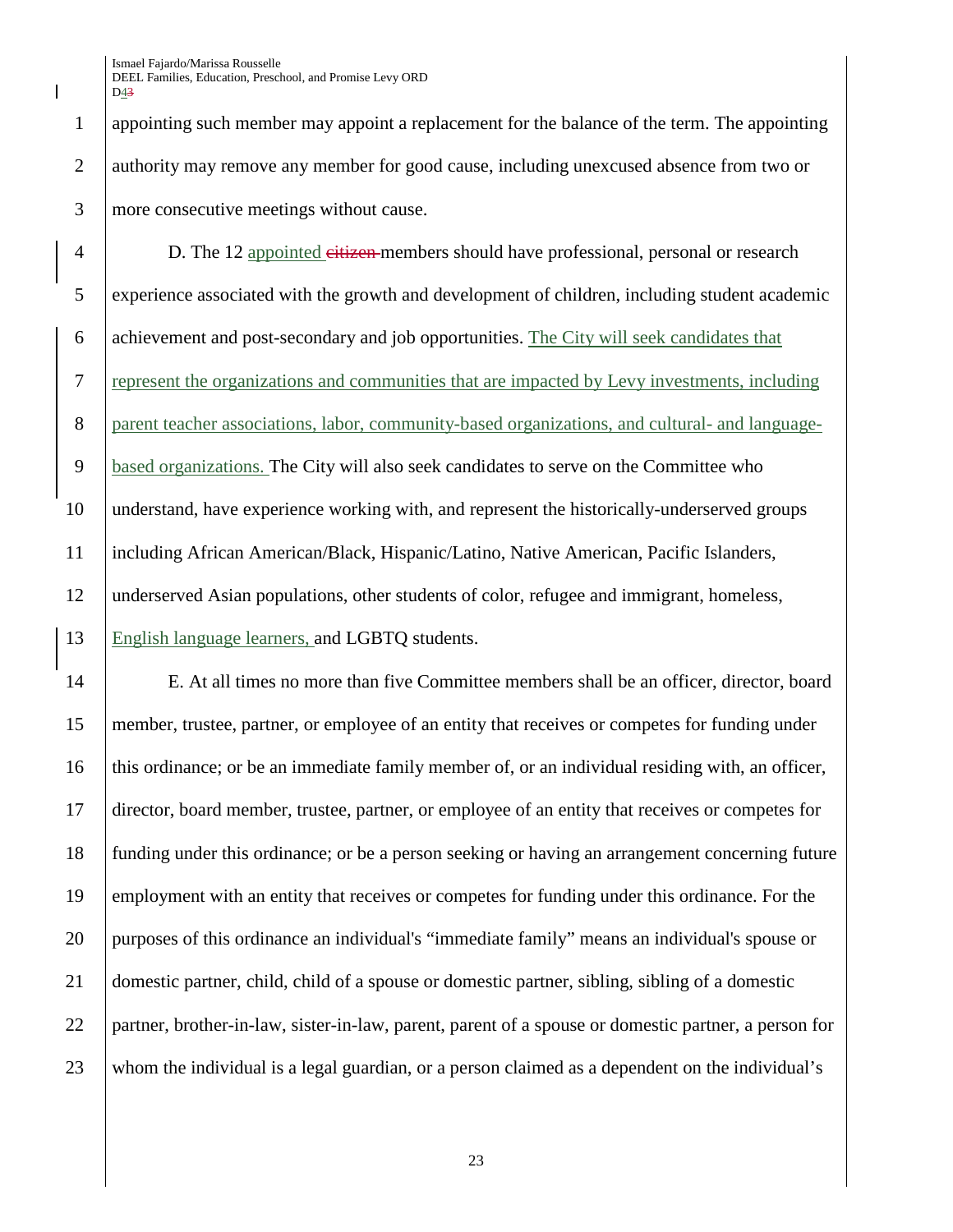most recently filed federal income tax return. Except as provided in the preceding sentence and applicable law, an individual serving as an officer, director, board member, trustee, partner or 3 employee of an entity that receives or competes for funding under this ordinance, or who has an interest in such an entity, shall not be disqualified from serving on the Committee, but shall fully disclose any such relationships and shall not vote on any matter that directly involves the interests of such entity. For purposes of this section, "entity" does not include a City department or office. The provisions of this section are in addition to the requirements of Seattle Municipal 8 Code Chapter 4.16.

9 F. The Mayor and the chair of the City Council's committee with oversight of education 10 programs, or their respective designees, will co-chair the Committee. The Committee should 11 generally meet every other month, or as needed, beginning January 2019. DEEL shall provide 12 Staff and logistical support for the Committee. Members shall serve without pay. The Committee 13 Shall continue in existence through December 31, 2026, and thereafter if so provided by the City 14 Council.

15 G. The Oversight Committee may consider any issues arising under, and may make any 16 recommendations regarding, programs funded by expired levies covering the same subject matter 17 as the levy created by this ordinance.

18 H. Any committees created by expired levies covering the same subject matter as the levy 19 created by this ordinance are terminated.

20 Section 9. Communications. The City will facilitate communications with, and obtain 21 feedback from, partners such as students, families, historically-underserved communities, 22 educators, community-based organizations, cultural- and language-based organizations, the 23 Seattle School District, Public Health–Seattle & King County, Seattle Colleges, other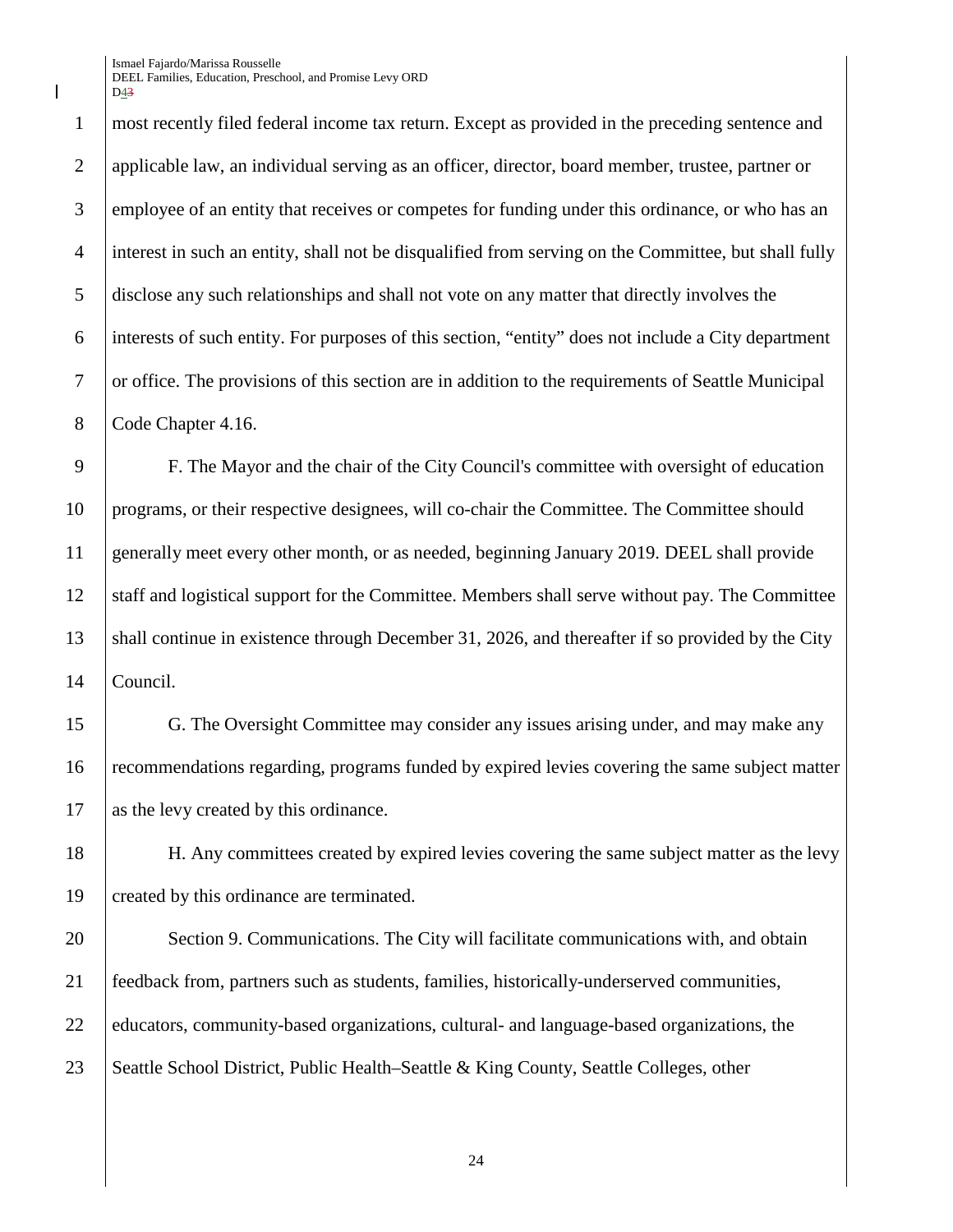governmental entities, relevant stakeholders, and related City departments on topics including professional development, workforce development, training programs, updated policies, and other information regarding Education-Support Services, implementation and evaluation, and other pertinent information related to educational equity in general. The City may determine the best method by which to accomplish these communications, with priority given to community- based and in-person communication opportunities including, but not limited to, community meetings with interpretation services provided, participation and representation at City-8 sponsored and related community outreach and communication activities, print and news media, social media, websites, blogs, emails and listservs.

 Section 10. Partnership Agreements. The City and its partners shall develop Partnership Agreements that establish the roles and responsibilities of each entity in developing The Plan referenced in Section 7 of this ordinance, in implementing Education-Support Services, and for achieving the desired outcomes for Education-Support Services. They shall outline, in a variety of areas, how the City and its partner institutions will achieve educational equity such that Seattle students will have access to high-quality early learning services, physical and mental health services, college and job readiness experiences, and post-secondary opportunities, as appropriate given the partners' service level and the age-group of their focus students. The Partnership Agreements shall cover items including, but not limited to, data sharing necessary for student enrollment, program evaluations and course corrections, standards for delivery of services, 20 curriculum alignment, sharing of facilities, direct contracting, and other proactive methods for identifying and reaching students and schools most in need of support.

**Proceeds may only be leveraged to support Seattle School District and Seattle Colleges** programs or functions with the existence of a current, effective Partnership Agreement.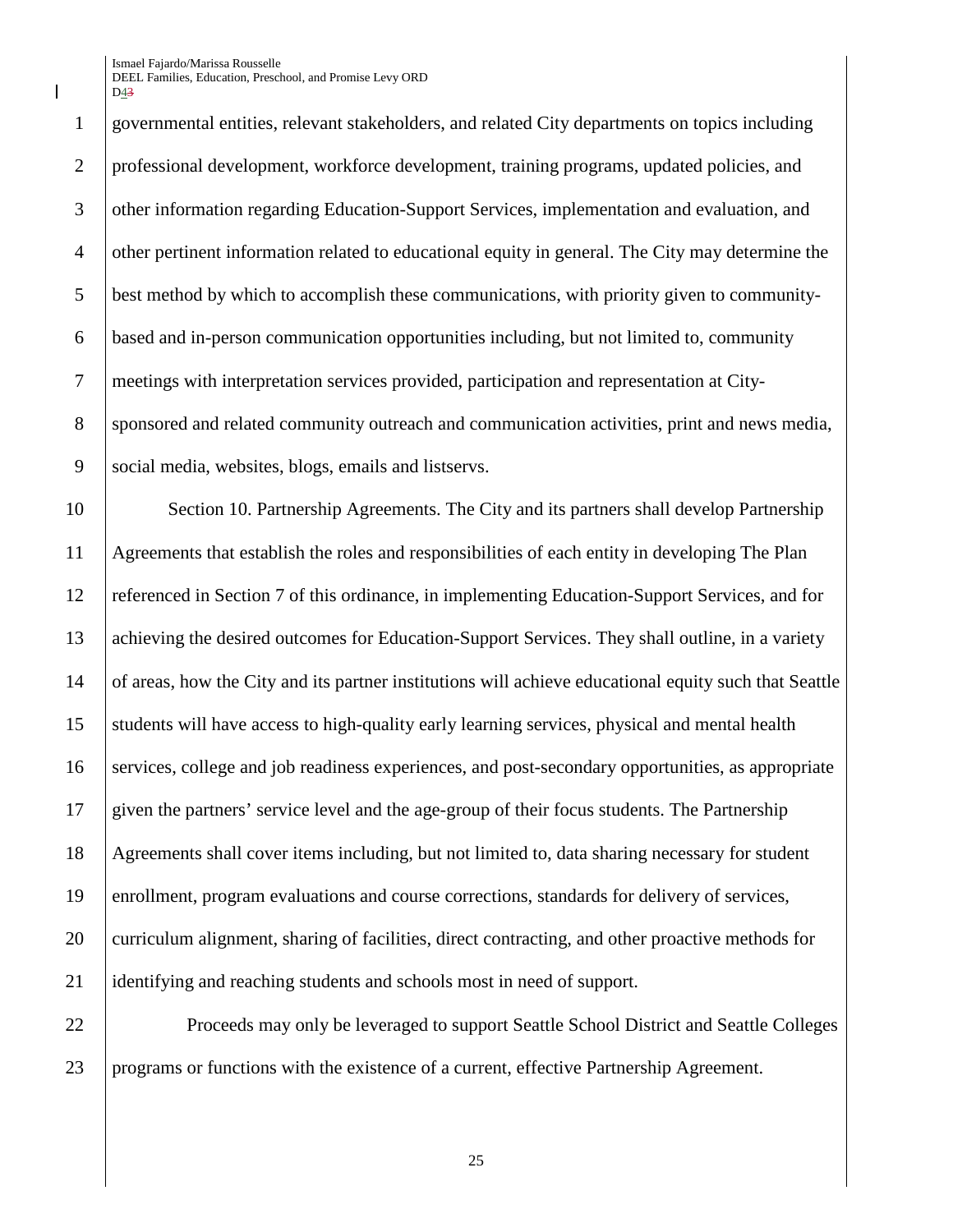Section 11. Implementing agreements. If voters approve the Families, Education, Preschool, and Promise Levy proposition, the City may carry out the Education-Support Services with City staff or by agreements with partners such as the Seattle School District, Seattle Colleges, Public Health–Seattle & King County, the State of Washington and the Early Childhood Education and Assistance Program, Head Start Region X, community-based organizations, and with such other agencies and persons as may be appropriate. Additionally, the City may enter into agreements with consultants through the process detailed in Seattle 8 | Municipal Code Chapter 20.50.

 The City shall, when soliciting businesses for goods or services agreements, perform 10 outreach to small, economically-disadvantaged businesses, including those owned by members of historically-underserved communities, include women- and minority-owned business enterprises (WMBE). City agreements with other public entities shall encourage those entities to actively solicit bids for the subcontracting of any goods or services, when such subcontracting is required or appropriate, from qualified small businesses, including those owned by women and minorities. City agreements with businesses for goods and services and with other public entities 16 and non-profits shall encourage these entities to employ a workforce that reflects the region's diversity. All City agreements for goods and services shall require the contracting entities to comply with all then applicable requirements for non-discrimination in employment in federal, state, and City of Seattle laws and regulations.

20 All City agreements funded by Proceeds will stipulate that no assurances are made of continuation beyond the 2025–26 school year after the levy lid lift authorized by the voters has expired.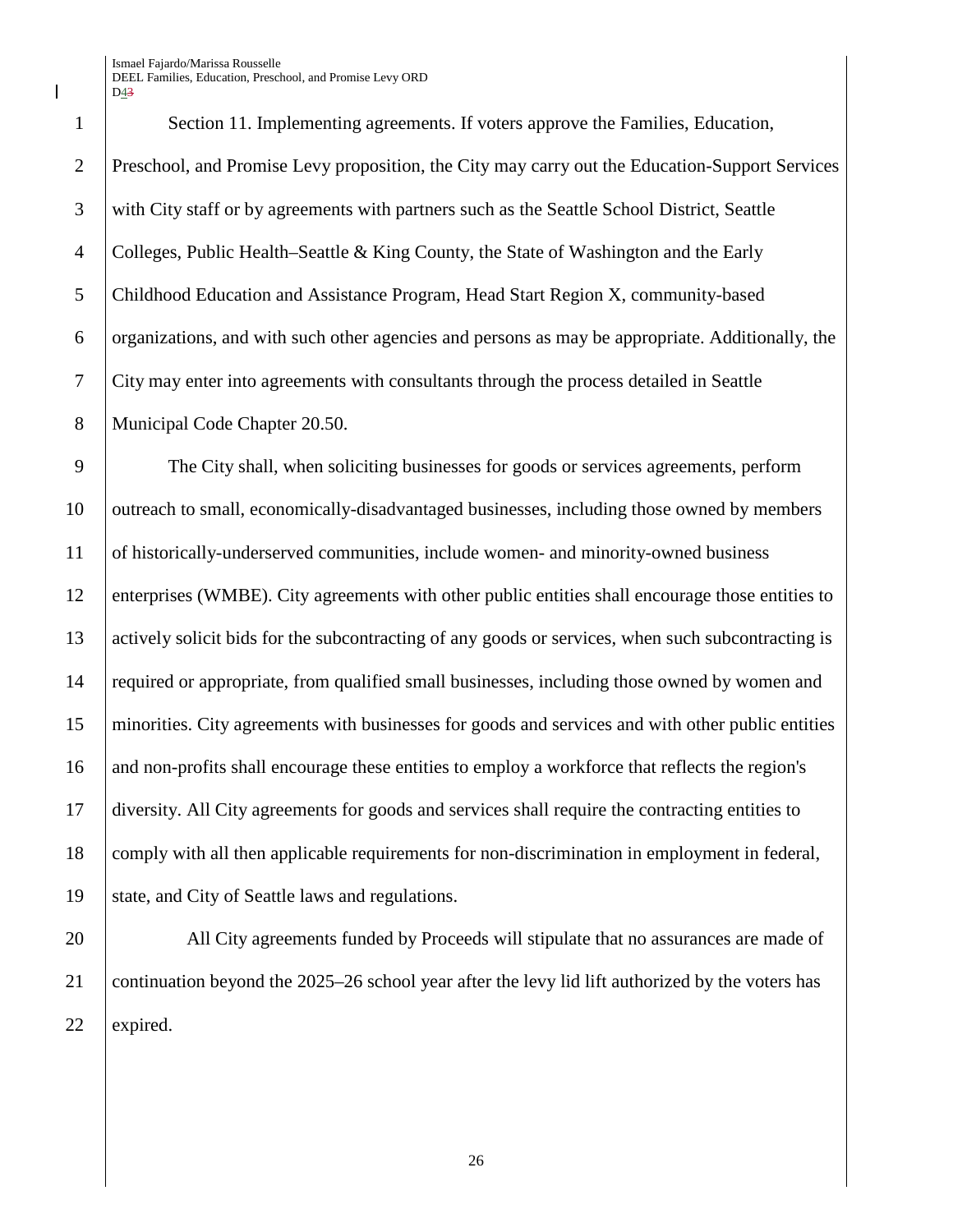1 Section 12. Election - Ballot title. The City Council directs the City Clerk to file this 2 | ordinance with the Director of Elections of King County, Washington, as ex officio supervisor of 3 elections, requesting the Director of Elections to call and conduct a special election in the City in 4 conjunction with the state general election to be held on November 6, 2018, for the purpose of 5 submitting to the qualified electors of the City the proposition set forth in this ordinance. The 6 City Clerk is directed to certify to the King County Director of Elections the ballot title approved 10 11 CITY OF SEATTLE  $23$  | Yes

 by the City Attorney in accordance with the City Attorney's responsibilities under RCW 8 29A.36.071. The following ballot title containing a statement of subject and concise description is submitted to the City Attorney for consideration: **PROPOSITION NO. XX Families, Education, Preschool, and Promise Levy**

14 The City of Seattle's Proposition  $\overline{XX}$  concerns renewing and enhancing education services to 15 close the opportunity gap.

 If approved, this proposition would replace two expiring levies and fund early learning and preschool, college and K-12 education support, and job readiness as provided in Ordinance 18 XXXXX. It authorizes regular-property taxes above RCW 84.55 limits over seven years, with an additional tax rate up to \$0.365/\$1,000 of assessed value for taxes collected in 2019. Some 20 seniors and other qualified persons are exempted. The 2019 taxes will be used to compute limitations for subsequent levies, with 1% increases per year. Should this Levy be approved?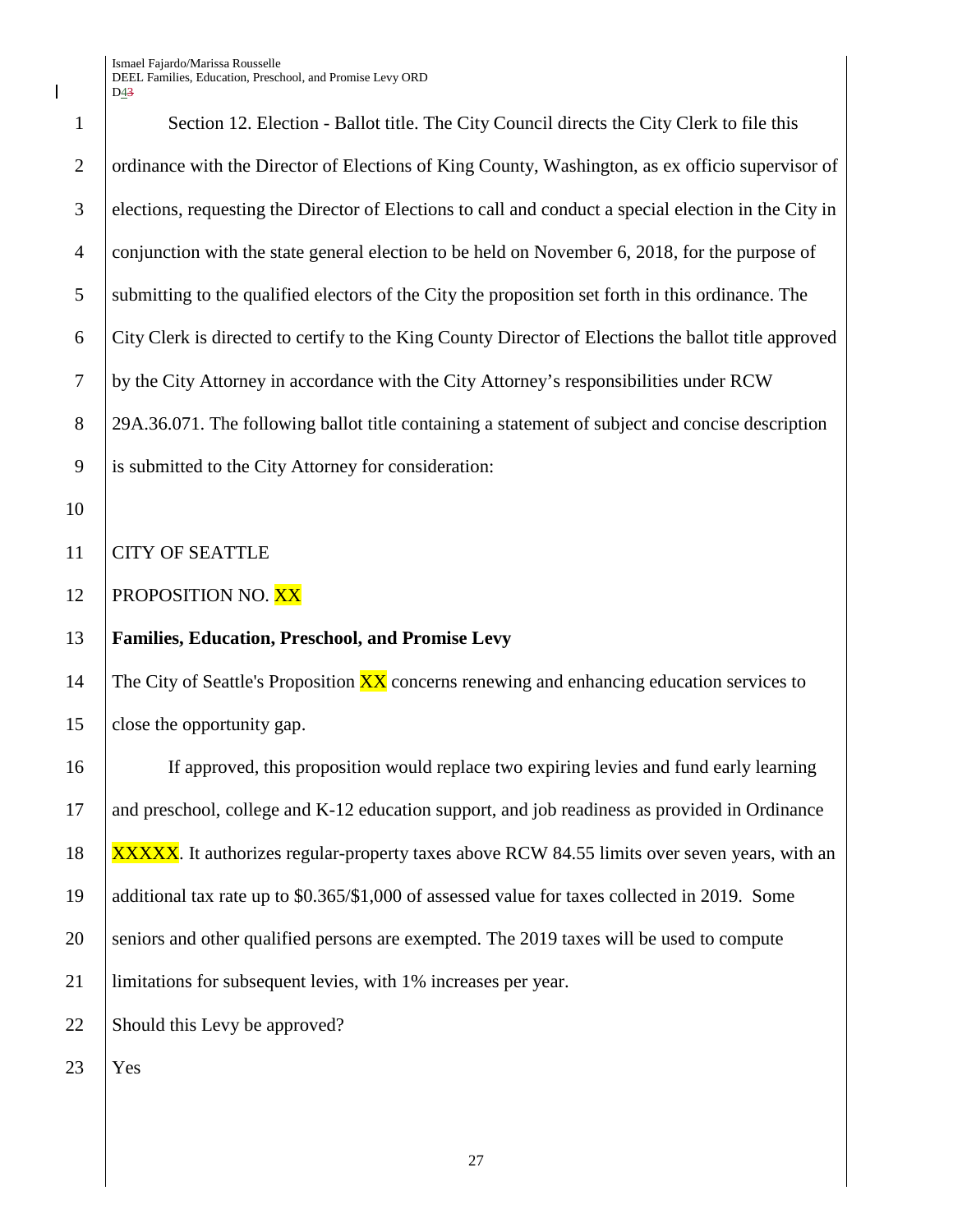$1$  No

2 Those in favor shall vote "Yes;" those opposed shall mark their ballots "No."

3 Section 13. Severability. In the event any one or more of the provisions of this ordinance shall for any reason be held to be invalid, such invalidity shall not affect any other provision of 5 this ordinance or the levy of the taxes authorized herein, but this ordinance and the authority to levy those taxes shall be construed and enforced as if such invalid provisions had not been contained herein; and any provision which shall for any reason be held by reason of its extent to be invalid shall be deemed to be in effect to the extent permitted by law.